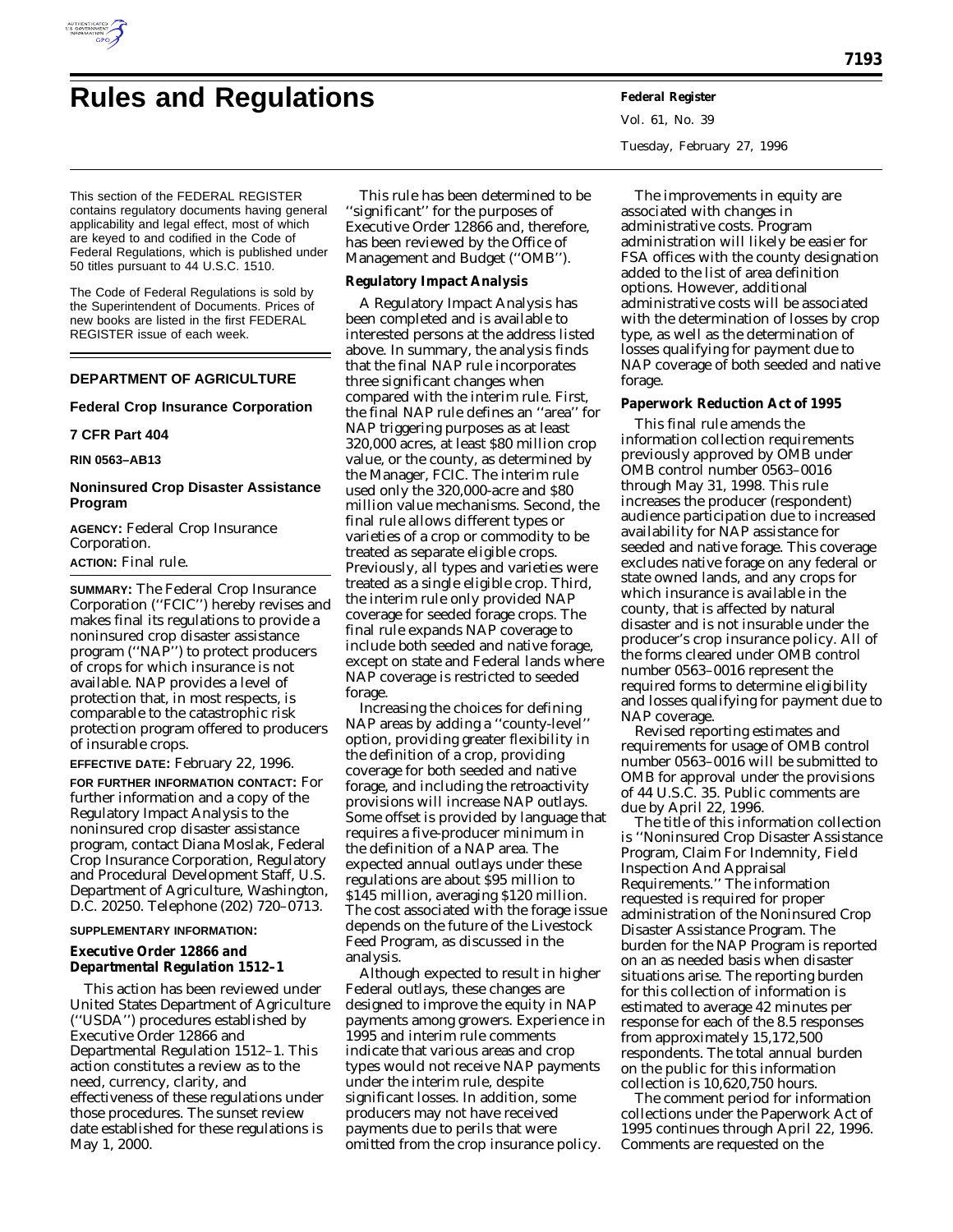following aspects of the Information Collection: (a) Whether the proposed collection of information is necessary for the proper performance of the functions of the agency, including whether the information shall have practical utility; (b) the accuracy of the agency's estimate of the burden of the proposed collection of information; (c) ways to enhance the quality, utility, and clarity of the information to be collected; and (d) ways to minimize the burden of the collection of information on respondents, including through the use of automated collection techniques or other forms of information technology.

Comments should be submitted to the Desk Officer for Agriculture, Office of Information and Regulatory Affairs, Office of Management and Budget (OMB), Washington, D.C. 20503 and to Bonnie Hart, Advisory and Corporate Operations Staff, Regulatory Review Group, Farm Service Agency, U.S. Department of Agriculture, Washington, D.C. 20250. Copies of the information collection may be obtained from Bonnie Hart at the above address. Telephone (202) 690–2857.

## **Executive Order 12612**

It has been determined under section 6(a) of Executive Order 12612, Federalism, that this rule does not have sufficient federalism implication to warrant the preparation of a Federalism Assessment. The provisions contained in this rule will not have a substantial direct effect on states or their political subdivisions, or on the distribution of power and responsibilities among the various levels of government.

## **Regulatory Flexibility Act**

This regulation will not have a significant impact on a substantial number of small entities. Most producers will be able to certify to their historical production levels at the time of application based on existing records, or they may elect to base their initial coverage on transitional or assigned yields. The amount of data collected from applicants will only be that needed to establish an acceptable yield, determine the number of acres planted, and determine the eligibility of the producer, crop, and acreage. The information required and time of collection is statutory. Therefore, this action is determined to be exempt from the provisions of the Regulatory Flexibility Act (5 U.S.C. § 605) and no Regulatory Flexibility Analysis was prepared.

# **Federal Assistance Program**

This program is listed in the Catalog of Federal Domestic Assistance under No. 10.450.

# **Executive Order 12372**

This program is not subject to the provisions of Executive Order 12372 which require intergovernmental consultation with state and local officials. See the Notice related to 7 CFR part 3015, subpart V, published at 48 FR 29115, June 24, 1983.

#### **Executive Order 12778**

The Office of the General Counsel has determined that these regulations meet the applicable standards provided in sections 2(a) and 2(b)(2) of Executive Order 12778. The provisions of this rule will preempt state and local laws to the extent such state and local laws are inconsistent herewith. The administrative appeal provisions published at 7 CFR part 780 and 7 CFR part 11, must be exhausted before any judicial action may be brought regarding the provisions of this regulation. The provisions of this rule that are not more restrictive than the interim rule will be effective retroactive to May 18, 1995, the date of publication of the interim rule. The provision in § 404.13 regarding the requirement that an ''area'' consist of a minimum of five producers before it can be approved is not effective retroactively.

# **Environmental Evaluation**

This action is not expected to have any significant impact on the quality of the human environment, health, and safety. Therefore, neither an Environmental Assessment nor an Environmental Impact Statement is needed.

# **National Performance Review**

This regulatory action is being taken as part of the National Performance Review program to eliminate unnecessary or duplicative regulations and improve those that remain in force.

**Unfunded Mandates Reform Act of 1995**

Title II of the Unfunded Mandate Reform Act of 1995 (UMRA), Pub. L. 104–4, establishes requirements for Federal agencies to assess the effects of their regulatory actions on State, local, and tribal governments and the private sector. Under section 202 of the UMRA, FCIC generally must prepare a written statement, including a cost-benefit analysis, for proposed and final rules with ''Federal mandates'' that may result in expenditures to State, local, or tribal governments, in the aggregate, or

to the private sector, of \$100 million or more in any one year. When such a statement is needed for a rule, section 205 of the UMRA generally requires FCIC to identify and consider a reasonable number of regulatory alternatives and adopt the least costly, more cost-effective or least burdensome alternative that achieves the objectives of the rule.

This rule contains no Federal mandates (under the regulatory provisions of Title II of the UMRA) for State, local, and tribal governments or the private sector. Thus, this rule is not subject to the requirements of sections 202 and 205 of the UMRA.

# **Background**

On October 13, 1994, the Federal Crop Insurance Act was amended by the Federal Crop Insurance Reform Act of 1994 (''Act''). This regulation provides the provisions necessary to carry out the noninsured crop disaster assistance program (''NAP'') requirements of the Act. NAP replaces the Disaster Payment Program (7 CFR part 1477) and the Tree Assistance Program (7 CFR part 1478).

On May 18, 1995, FCIC published an interim rule in the **Federal Register** at 60 FR 26669 to add provisions to implement NAP. Following publication of that interim rule, the public was afforded 60 days to submit written comments, data, and opinions. On August 7, 1995, FCIC extended the comment period for the NAP regulations to August 18, 1995 (60 FR 40055). The comments received and FCIC responses are as follows:

*Comment:* § 404.5(b) Thirty-six comments received from state FSA offices recommended that section 404.5(b) be amended to allow the Administrator of FSA to review and approve or disapprove the state FSA committee recommendation of area eligibility.

*Response:* The Act specifies that FCIC will make determinations of area eligibility. The provision will not be changed.

*Comment:* § 404.5(c) Thirty-six comments received from state FSA offices recommended that section 404.5(c) be amended to allow county and State FSA committees to establish yields and prices.

*Response:* The Act specifies that FCIC shall establish yields and prices. The provision will not be changed.

*Comment:* § 404.7(e) Five comments, two from trade associations and three from other interested parties, were received suggesting that the definition of ''Aquacultural species'' contained in section 404.7(e) be changed to allow aquaculture on lands that are not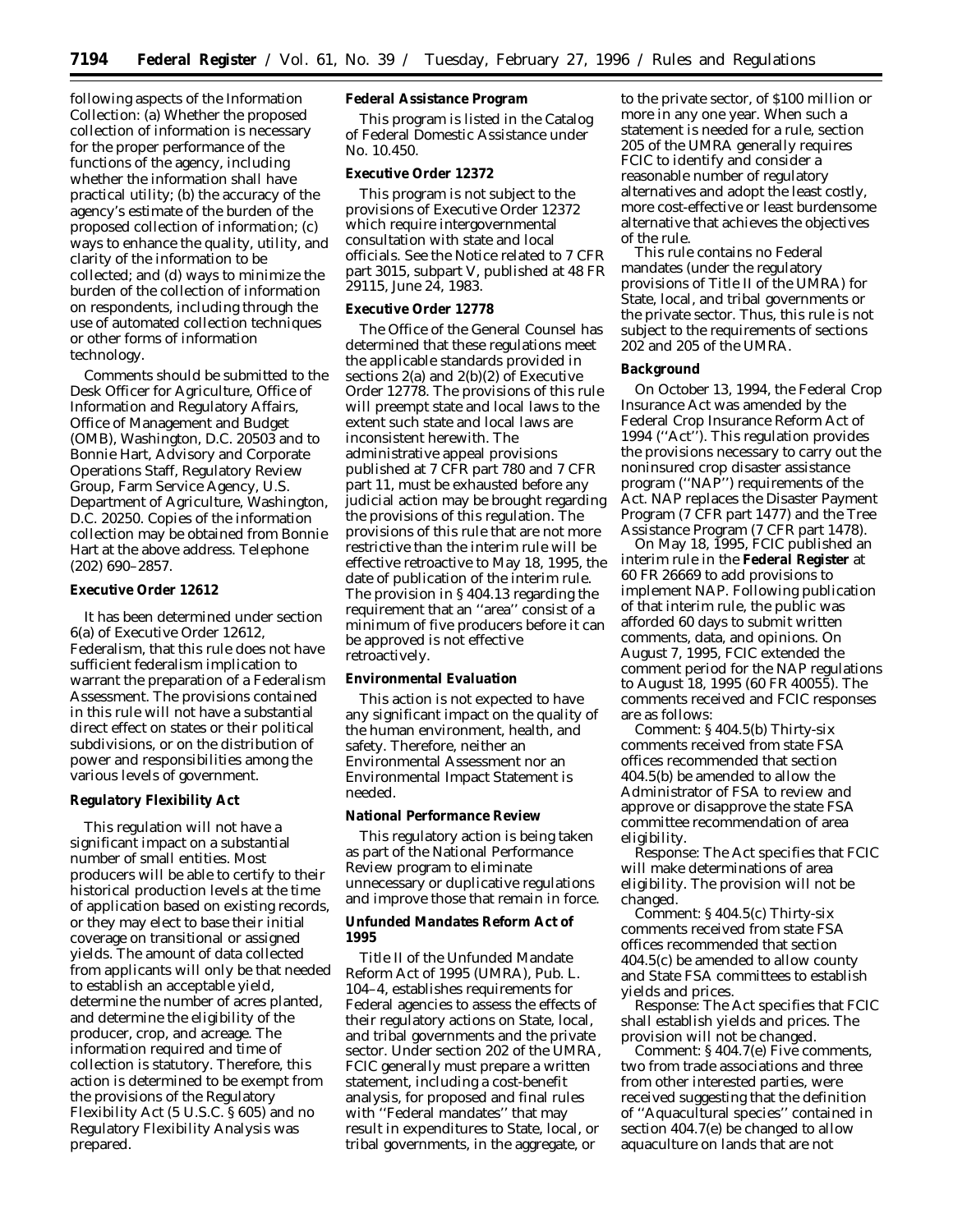privately owned or in waters that are not a ''controlled environment.'' One comment from an interested party requested clarification of ''private property in water in a controlled environment'' stating that fish are grown for human consumption in privately owned net pens (property) in sea water which is controlled by the net pens but owned by the nation or state. The state leases the bedlands under the cages to the private operator so that the cages can be set in place and moored. FCIC was urged to reconsider the proposed definition to explicitly allow caged fish and shellfish operations on state leased lands and waters.

*Response:* The definition provides for coverage of aquaculture that is produced in a controlled aquacultural environment. A controlled environment may include net pens on leased lands provided that the lease vests in the lessee all the rights and benefits of ownership of the leased land and does not merely provide a license to gather the aquacultural species found in the pen. Therefore, the provision will not be changed.

*Comment:* § 404.7(e) Two comments were received, one from a state government office and one from a trade association, stating that the definition of ''Aquacultural species'' excludes ornamental fish and aquatic plant industries from the NAP. The state government official recommended that section 404.7(e) be changed to include nonfood farm-raised fish and aquatic plants.

*Response:* The Act limits NAP to crops produced for food or fiber. The provision will not be changed.

*Comment:* § 404.7(l) Four comments received from trade associations stated that many floricultural, nursery, turfgrass sod, and tree crops are produced in ''crop years'' ranging over several ''calendar years.'' The trade associations suggested that the definition of ''crop year'' contained in section 404.7(l) be amended to clarify that losses occurring in a given calendar year will be covered even though the plant may not be harvested (or be ready to harvest) during that given year.

*Response:* The definition has been modified to clarify and explain how crops produced over multiple calendar years will be eligible for NAP.

*Comment:* § 404.7(n) Four comments received from trade associations requested clarification of the definition of ''Eligible crop'' contained in section 404.7(n) which states in part that ''In the case of a crop that historically has multiple plantings in the same crop year that are planted or are prevented from being planted on the same or different

acreage will be considered different crops for determining NAP payments. This does not apply to a replacement crop.'' The trade associations stated that it is their interpretation that this provision is to provide that a loss is ineligible for NAP coverage even if the grower harvests other plantings in the same year.

*Response:* The definition has been modified to clarify that each planting of a crop with multiple plantings in the same crop year will be considered as a separate crop eligible for NAP payments.

*Comment:* § 404.7(p) One comment received from an USDA agency suggested that the definition of ''FCIC'' contained in section 404.7(p) be changed to reflect FCIC as a separate and distinct corporate entity.

*Response:* By definition, FCIC is a separate and distinct corporate entity. Therefore, no change is required.

*Comment:* § 404.7(q) One comment received from a trade association suggested that the definition of ''good farming practices'' contained in section 404.7(q) be changed to include alternative farming practices and innovations that are supported by research or practice appropriate to the type of farming undertaken.

*Response:* The definition allows alternative farming practices and innovations that are supported by data from the Cooperative State Research, Education, and Extension Service (CSREES). Therefore, no change is required.

*Comment:* § 404.7(r) and (ee) One comment was received from a state FSA office regarding the definitions for ''Harvested'' which excludes harvest by grazing except for ''Seeded pasture'' which is limited to ''an annual crop intended for use as grazing only by domestic animals,'' contained in sections 404.7(r) and 404.7(ee), respectively. The state FSA official expressed concern that these definitions exclude nearly all forage crops harvested by grazing. The state FSA official suggested that eligibility for noninsured crop disaster assistance be based on crop yields and losses, not the method of harvest, and that grazing not be excluded from the ''Harvest'' definition.

*Response:* With respect to the definition of ''Harvested,'' the intent is to define the term to include only those means of removing the crop that result in costs being incurred by the producer. Section 404.9(c) authorizes FCIC to reduce the NAP payment as a result of costs not incurred by the producer, such as harvesting. Because grazing does not result in a cost to the producer, it is not

considered as ''harvested''. With respect to the definition of ''Seeded pasture,'' FCIC has changed the term to ''Forage'' to include both seeded and native forage crops that are harvested or grazed. Grazed forage will be eligible for NAP payments at reduced rates. Forage is defined as land covered with grass or other vegetation, produced under such range management practices as are necessary to sustain sufficient quality and quantity of grass or vegetation each year to be suitable for grazing or mechanical harvest to feed livestock in a commercial operation. NAP coverage for forage on any Federal or state owned lands is restricted to seeded forage.

*Comment:* § 404.7(r) One comment received from a congressional office stated that the definition of ''Harvested'' contained in section 404.7(r) is silent on disaster assistance to producers of crops that are harvested over multiple years and recommended a provision be added to embrace disaster assistance for crops harvested over multiple years.

*Response:* The paragraph has been modified to clarify when crops produced and harvested over multiple years are considered harvested.

*Comment:* § 404.7(v) Two comments received from aquaculture producers recommended that the NAP provisions cover loss of fish due to storms causing low pressure and heaving, hot humidity; cloudy weather causing low oxygen; high temperatures causing loss of appetite; drought causing water evaporation and stale water; diseases; and failure of equipment or down power lines due to lightening, storms, or wind stopping the aeration of oxygen.

*Response:* To qualify for NAP assistance, the Act provides that losses of the noninsured commodity be attributable to drought, flood, or other natural disaster, as determined by the Secretary. The definition of natural disaster has been modified to include eligible crop losses that may be attributable to damaging weather or adverse natural occurrences and related conditions.

*Comment:* § 404.7(y) Two comments were received regarding the definition of ''Prevented planting'' contained in section 404.7(y) as follows:

(1) One comment received from a USDA state office requested clarification of the definition of ''Prevented planting'' contained in section 404.7(y) which states in part, ''The natural disaster that caused the prevented planting may occur prior to the planting period for the crop in the area, but must not occur earlier than the planting period for such crop the prior crop year.'' The state government official suggested that section 404.7(y) be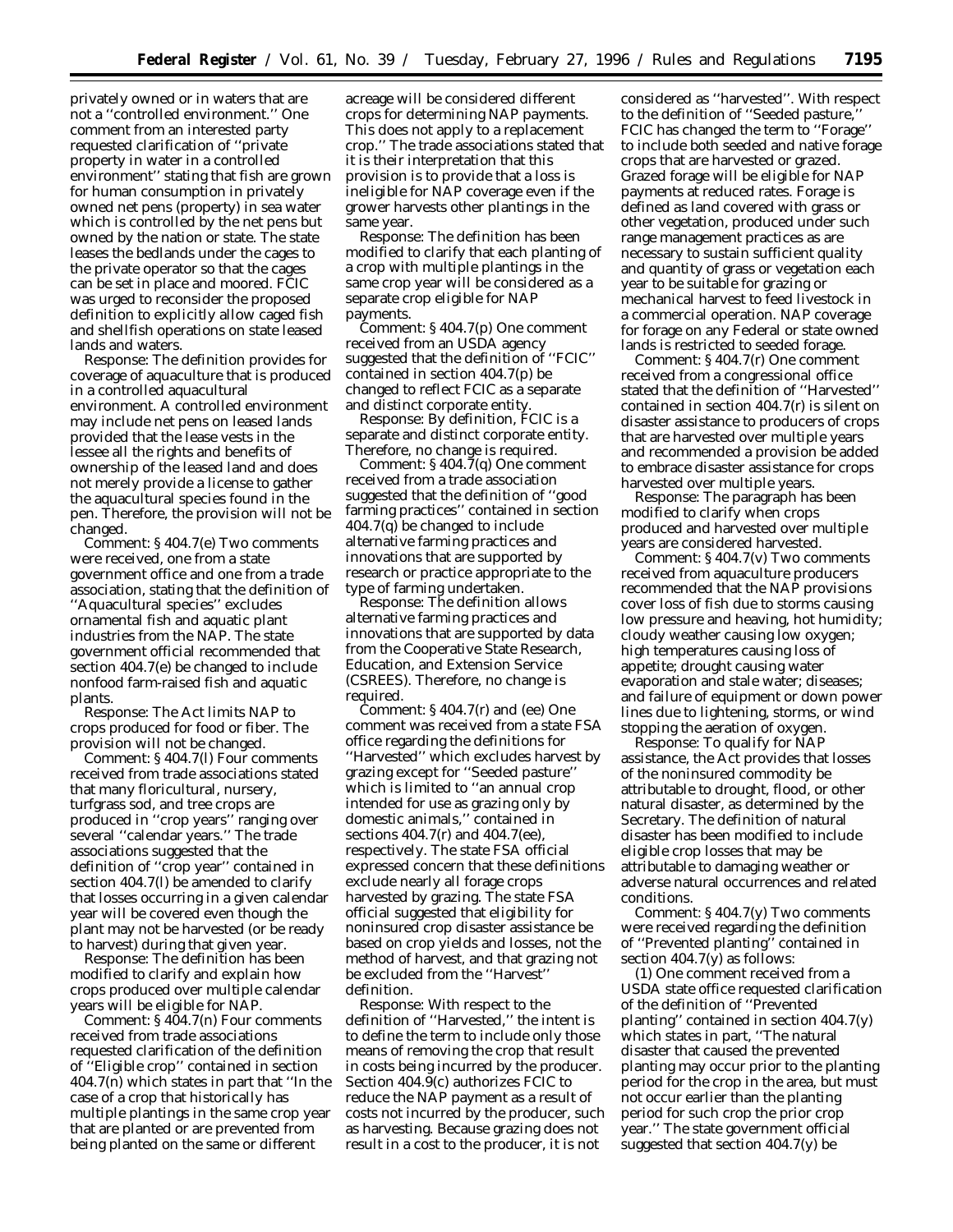amended to specify whether a natural disaster that occurred in one year and carried over into the next year will receive NAP coverage.

(2) One comment received from a trade association stated that the requirement that ''most producers in the surrounding area must have also been unable to plant the eligible crop in order for a producer to be eligible for a NAP payment'' may impose an additional requirement not supported by the Act especially when a producer is otherwise eligible for NAP benefits and can show that planting was not feasible due to a natural disaster. The trade association suggested that this requirement be deleted from the definition of ''Prevented planting.''

*Response:* The definition has been modified to allow for the coverage of prevented planting when the cause of the prevented planting occurred after the final planting date of the previous crop year and before the final planting date of the crop year for which a NAP payment is requested. For crops with multiple plantings in 1 crop year, the cause of the prevented planting must occur after the planting of the previous planting period and before the final planting date of the current planting period. Further the paragraph has been amended to eliminate the requirement that most producers in the surrounding area must have also been unable to plant the eligible crop or other crops during the same planting period in order for a producer to be eligible for a prevented planting payment.

*Comment:* § 404.9(c) Five comments were received regarding section 404.9(c) which specifies that ''FCIC will adjust the NAP payment rate for crops that are produced with significant and variable expenses that are not incurred because the crop acreage was prevented from being planted or planted but not harvested'' as follows:

(1) Four comments received from trade associations suggested section 404.9(c) be clarified by providing the criteria to be used in determining potential reductions in the NAP payment rate for costs not incurred by the producer as a result of the crop acreage being prevented from planting or planted but not harvested The trade associations also suggested that the regulations specify the person or office ultimately responsible for making the NAP payment rate reduction determinations as it relates specifically to specialty crops.

(2) One comment received from a USDA agency suggested that the rule include specifics for calculating the adjustment in the NAP payment rate and that the method used be similar to those included in the 1994 *ad hoc* disaster program.

*Response:* The Act requires the development of a payment rate for a crop that is produced with a significant and variable harvesting expense that takes into consideration the stage of the crop at the time of loss; for example, not planted, planted but not harvested, or harvested. Because of all the variations that exist between crops, it is not possible to list all the factors that affect the costs associated with producing all crops. FCIC will approve all variable payment factors whether applicable to specialty or other crops. The method used in determining payments under the 1994 *ad hoc* disaster program will be taken into consideration.

*Comment:* § 404.11(a) Fifty-four comments, one from a congressional office, fourteen from producers, one from a trade association, one from a county FSA committee, one from a state FSA committee, and thirty-six from state FSA offices, were received requesting section 404.11(a) be changed to allow NAP benefits for seed crops, specifically grass, clover, alfalfa and legume seed crops and any other crop grown commercially for seed. The one comment received from the state FSA committee stated that legislation does not specifically exclude seed crops which are ultimately used for the production of crops for human consumption or livestock feed and, therefore, should be added to the list of crops eligible for NAP benefits.

*Response:* The Act specifies that the term ''eligible crop'' will include each commercial crop or other agricultural commodity (except livestock) that is produced for food or fiber. Seed crops are not produced for food or fiber. Further, the Act specifically included the exceptions to the food or fiber requirement. Crops not specifically included in the exception are not eligible for NAP. The provision will not be changed.

*Comment:* § 404.11(a) One comment received from a producer suggested that section 404.11(a) be changed to allow NAP payments by crop type rather than treating as a single eligible crop all types and varieties of a crop. This producer stated that the farmer who raises several types of a crop, as opposed to a farmer who raises only one type, may not qualify for a NAP payment if one type does not meet the 50 percent individual loss requirement. The producer also questioned whether crops such as tomatoes, basil, or flowers grown in a greenhouse would be eligible for NAP because pumpkins used for decoration are not covered by NAP, but flowers are, and whether indian corn, strawberry

corn, or blue corn are eligible crops under the NAP. The producer recommended all crops and corn grown outside be eligible for NAP payment.

*Response:* The paragraph has been revised to allow FCIC to treat different types and varieties of a crop or commodity as separate eligible crops provided they have significantly different prices or yields. The determination of whether a crop is eligible for NAP payments is not based on whether a crop is grown indoors or outdoors. The Act specified that crops grown for food or fiber, or included on the list of exceptions, are eligible regardless of where grown. This provision will not be changed.

*Comment:* § 404.11(a)(3) One comment received from a timber producer requested section 404.11(a)(3) be changed to include walnut trees planted for timber purposes as a crop eligible for NAP benefits.

*Response:* FCIC cannot expand the list of crops eligible for NAP payments beyond those crops designated by the Act. The provision will not be changed.

*Comment:* § 404.11(a) One comment was received from a FSA district director regarding sections which specify that eligible crops are those crops grown for food and fiber and then lists additional crops such as floriculture, ornamental nursery crops, Christmas trees, turfgrass sod, and industrial crops as eligible crops for NAP benefits. The FSA district director suggested that all of the exceptions to the crops produced for food or fiber be deleted or the provisions be broadened to include all crops produced for commercial purposes.

*Response:* The named crops, in addition to crops produced for food or fiber, are specified by the Act and, therefore, must be included. Further, the list of named crops cannot be expanded beyond those specified in the Act.

*Comment:* § 404.11(b)(3) One comment was received from a USDA agency regarding section 404.11(b)(3) which provides for NAP payments in the case of delayed plantings caused by a natural disaster. The USDA agency official states that since the Act provides ''that an eligible crop means each commercial crop or other agricultural commodity (except livestock) for which the Catastrophic Risk Protection (CAT) Plan of Insurance is not available, and that is produced for food or fiber,'' there are no statutory exceptions. The USDA agency official recommends that if a crop is insurable under CAT, there should be no exceptions to cover losses from delayed plantings for NAP crops.

*Response:* The commentator may have misinterpreted the provision. A crop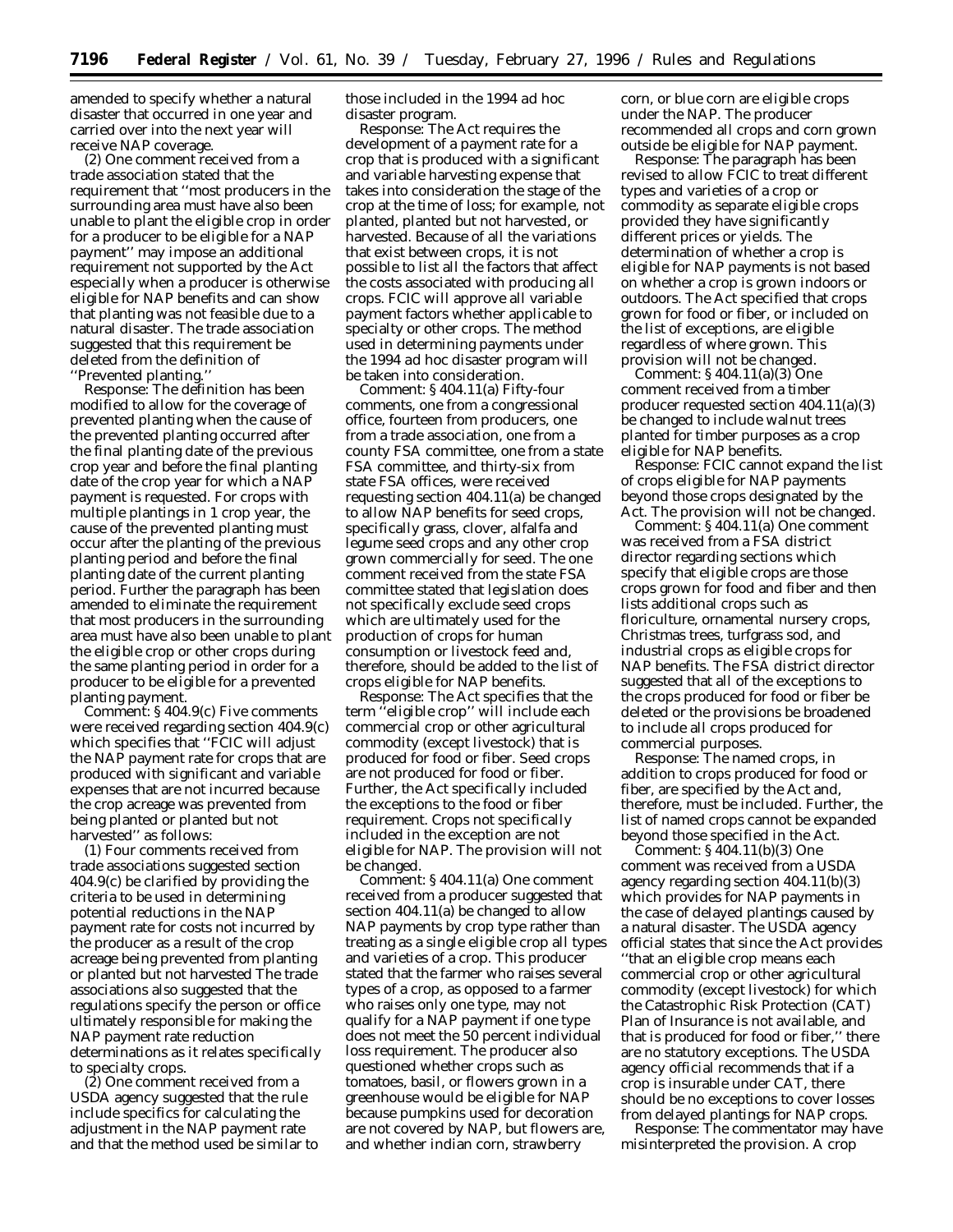that is not insurable under CAT because the natural disaster causing the damage was not an insurable cause of loss under CAT may be covered for the natural disaster under NAP, provided that all the other eligibility requirements are satisfied.

*Comment:* § 404.11(b)(6) Four comments were received from trade associations requesting FCIC to clarify the exemption contained in section 404.11(b)(3). The trade associations stated that the Clean Water Act and the swampbuster provisions provide exemptions from many of the features of current wetlands policy that affect agriculture. Perennial specialty crops were excluded from exemption resulting in discrimination against a large segment of American agriculture without any environmental benefit or preservation of wetlands. To avoid a similar situation, the trade associations requested the FCIC to clarify the exemption contained in this section to ensure past problems are not repeated and that specialty crops are not inappropriately excluded from NAP benefits.

*Response:* The regulations at section 12.5 of this title, incorporated into this rule by reference, contain the exceptions authorized by the Secretary for all USDA programs. It would be inappropriate for a clarification of section 12.5 to appear in this rule.

*Comment:* § 404.13 Sixty-three comments, fifteen from producers, three from trade associations, three from state government offices, two from congressional offices, one from a county FSA office, one from a county FSA committee, one from a state FSA committee, one from a district director, and thirty-six from state FSA offices, were received regarding section 404.13 which specifies the minimum area of 320,000 acres or a geographical area with a minimum average value of at least \$80 million for all crops produced annually and other interrelated provisions contained in section 404.19.

(1) Fifteen comments received from producers, two from trade associations, three from state government offices, one from a congressional office, one from a county FSA office, one from a county FSA committee, one from a state FSA committee, one from a district director, and thirty-six from state FSA offices stated that the minimum area requirement (320,000 acres or \$80 million value) contained in section 404.13 coupled with the 35 percent area-wide yield loss requirement contained in section 404.19(c) is excessively large.

(2) One comment received from a producer recommended elimination of the area stating that if a small farm is wiped out by hail damage and the 35 percent area loss does not trigger, the farmer could possibly lose 100 percent of his crop with no compensation. One FSA district director stated that a producer would not be covered under the NAP for crop losses resulting from isolated storms such as hailstorms or thunderstorms. The FSA district director also stated that NAP discriminates against producers of noninsured crops because of the unavailability of insurance coverage in some states.

(3) Thirty-six comments received from state FSA offices recommended elimination of the area if statutorily permissible. If not statutorily permissible, the state FSA offices recommended the county FSA committee with state FSA committee concurrence be given the authority to delineate an area (with no minimum acreage) based on the agriculture in the county and the natural disaster affected area. One of the state FSA offices recommended using certain towns in determining the disaster area and states and suggested that ''no disaster be smaller than a single town and none larger than where the disaster actually occurred.'' Another state FSA office stated that the 35 percent area loss requirement is not comparable to the catastrophic level of protection and recommended a smaller minimum area size or elimination of the area and reconsideration of the 35 percent area loss requirement.

(4) One comment received from a producer recommended the regional FSA office define an area.

(5) One comment received from a producer recommended that FSA committees decide if there is a payable loss.

(6) Three comments received from state government officials, one from a county FSA office, and one from a state FSA committee recommended the area be modified to provide assistance to localized areas that cannot meet the minimum area and area eligibility requirements.

(7) One comment received from a county FSA committee recommended the NAP be administered more like the CAT whereby eligibility is on an individual unit basis.

(8) One comment received from a trade association stated that the current provisions for defining an ''area'' are too burdensome. The trade association suggested the ''area'' be defined as a county with added exceptions to address situations wherein part of one county and part of another county could constitute an ''area.''

(9) One comment received from a congressional office stated that producers should not be denied coverage because an insufficient number of producers in the vicinity suffered similar losses. The comment suggested that section 404.13(d) be changed to allow eligibility for NAP benefits to be determined by local circumstances defined by the county FSA committee so as not to use acreage to deny NAP coverage for small diversified agricultural operations.

*Response:* The Act requires the average yield in the ''area'' be reduced by at least 35 percent before a crop is eligible for NAP payments. An area cannot be defined as a farm or town and comply with the intent of NAP, which is to provide protection against widespread disasters, not individual losses. The requirement that there be an area affected by a disaster and the amount of loss cannot be changed administratively. However, in response to comments received, the provision will be amended for clarity and changed to include ''county'' as an option when defining the area. In order to maintain program consistency, FCIC will continue to determine the expected area yield, the approved yields, and approve the ''area'' designation. To ensure program integrity, this section is also being amended to require that an approved area within the United States consist of a minimum of five producers of crops for which the area is designated.

*Comment:* § 404.15(b) One comment received from a trade association suggested section 404.15(b) be expanded to include special yield determination examples for organic and nonorganic and sustainable and traditional farming practices.

*Response:* FCIC is authorized to make yield adjustments based on different farming practices, which would include organic and nonorganic. Irrigated and nonirrigated are merely used as examples. However, the provision will be revised to avoid the perception that only irrigated and nonirrigated practices shall be considered.

*Comment:* § 404.15(d) One comment was received from a state government official regarding section  $\overline{404.15}$ (d) which states in part that ''Approved yields for the eligible crop will be based on the producer's actual production history in accordance with the provisions of 7 CFR part 400, subpart G.'' The state government official states that to require the submission of 4 consecutive years production for producers who may have had a disaster in 2 consecutive years is not fair. The state government official recommended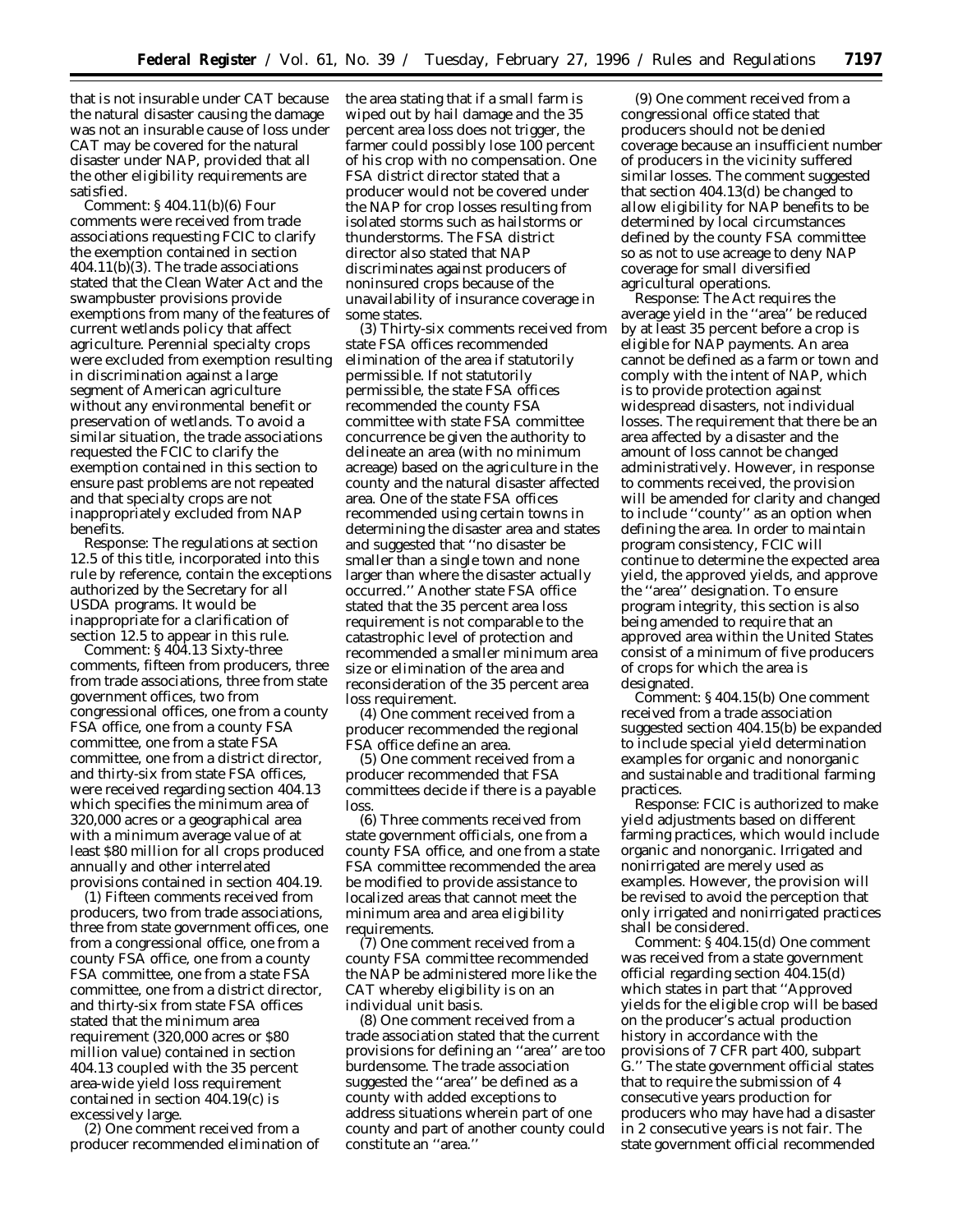that section 404.15(d) be amended to allow a producer who has more than 4 consecutive years of production records on noninsured crops to submit production records for any 4 of those years.

*Response:* The Act requires that approved yields be based on the producers actual production history over a period of at least the previous 4 consecutive years of production records and not more than 10 consecutive years of production records. Producers can only use assigned yields when records are not available. If the producer has had a disaster, production records will be available. Therefore, this provision will not be changed.

*Comment:* § 404.15(g) Three comments were received regarding section 404.15(g) as follows:

(1) One comment received from a producer recommended section 404.15(g) be amended to allow the FSA committee to determine the production records a producer must submit.

(2) One comment received from a trade association recommended section 404.15(g) be amended to include some intent to defraud or deceive when assessing criminal and civil actions against the producer for failure to provide adequate records.

(3) One comment was received from a state FSA committee recommending that section  $404.15(g)(2)$  be changed to delete for use as adequate records ''contemporaneous measurements, truck scale tickets, contemporaneous diaries, etc.'' Justification for this change was that such production information is not an adequate record for use in yield determination, is not verifiable, and makes administering the program more difficult. The state FSA committee suggested that unless the producer can provide verifiable production evidence, this production information not be considered as an adequate record for use in yield determination.

*Response:* Producers are not required to submit a specific type of record. The rule simply provides examples of record that may be considered acceptable to FCIC for the purposes of substantiating claims for NAP payments or yield certification. FCIC will consider all available sources of information including recommendations from county and state FSA committees; however, FCIC will make the determination as to whether the documentation provided is adequate. The applicable criminal and civil sanctions have an intentional or wilful requirement with respect to the providing of false or inaccurate information, including a false claim that records exist. In response to the

comments, the paragraph has been revised to require the producers to submit records that are acceptable to FCIC. If the information is not reliable or verifiable, the records will not be considered acceptable. No other change to the provision will be made.

*Comment:* § 404.17(b)(6) One comment was received from a producer recommending section 404.17(b)(6) be changed to require the producer to report planting dates only for those crops planted after the final acreage reporting date and to allow the county FSA committee to determine whether a producer planted late.

*Response:* It has been determined that if the acreage report does not contain a certification as to the date the crop being reported was planted, it will be difficult to determine if the crop was planted after the final acreage reporting date or final planting date established for insurance purposes. Information as to the date of planting should be readily available when the acreage report for the crop is filed. Accordingly, the paragraph is not changed.

*Comment:* § 404.17(b)(8) One comment was received from a producer recommending section 404.17(b)(8) be changed to allow a producer to prove yields at the application for NAP benefits date rather than at acreage reporting date.

*Response:* Because NAP payments are based on the actual production history of the producer, it is necessary to require producers to annually report the acreage and production of crops. Further, such information will be used to develop insurance products for those crops for which insurance is currently not available. Producers unable to provide adequate documentation of their yield will have a yield assigned in accordance with section 519 of the Act.

Comment: Two comments from trade associations were received regarding section 404.19(a). The comments are as follows:

(1) One comment received from a trade association suggested section 404.19(a) address the standards the Secretary will use in determining the natural disasters eligible for NAP payments. The trade association raises this issue in light of complaints that sustainable and alternative practices have been treated unfairly in the past.

(2) One comment received from a trade association suggested section 404.19(a)(3) address the standards that will be used to exclude NAP assistance for the failure of the producer to follow good farming practices. According to the trade association sustainable and alternative agricultural practices are frequently and erroneously labeled as

not ''good farming practices'' simply because they may be different from the traditional approach in the area. The trade association suggested section 404.19(a)(3) provide specificity on this point and provide producers with guidance as to what evidence they should present in order to show that their alternative methods were appropriate.

*Response:* The definition of ''natural disaster'' has been clarified to include both weather related and other natural occurrences or their consequences which may cause or accelerate the destruction or deterioration of a crop. Further, the definition of ''good farming practices'' allows alternative farming practices and innovations that are supported by data from the Cooperative State Research, Education, and Extension Service (CSREES). Therefore, a change is not required.

*Comment:* § 404.19(c)(1) Six comments, five from trade associations and one from a state FSA committee, were received regarding section 404.19(c)(1) which specifies that ''The quantity will not be reduced for any quality consideration unless a zero value is established.'' One trade association recommended section  $404.19(c)(1)$  be changed to include quality adjustment for hay crops in the disaster calculation for NAP payment. Four trade associations recommended FCIC develop a more flexible approach that focuses on the value of the damaged but not ''dead'' crop and whether the crop will be marketable in the future at a reasonable price. The state FSA committee recommended the same quality loss guidelines provided under CAT be also available to producers under the NAP.

*Response:* Many of the crops eligible for quality adjustments under the crop insurance program have generally accepted grades and standards upon which to base such adjustments. There are no such generally accepted grades and standards for most NAP crops. Therefore, no change is made.

*Comment:* Seven comments, one from a state government official, one from a producer, one from a FSA district director, and four from trade associations, were received regarding section 404.19(c)(2). The comments are as follows:

(1) One comment was received from a state government official regarding section 404.19(c)(2) which states that ''A prevented planting NAP payment will be made if the producer is prevented from planting more than thirty-five percent (35%) of the total eligible acreage intended for planting to the eligible crop.'' The state government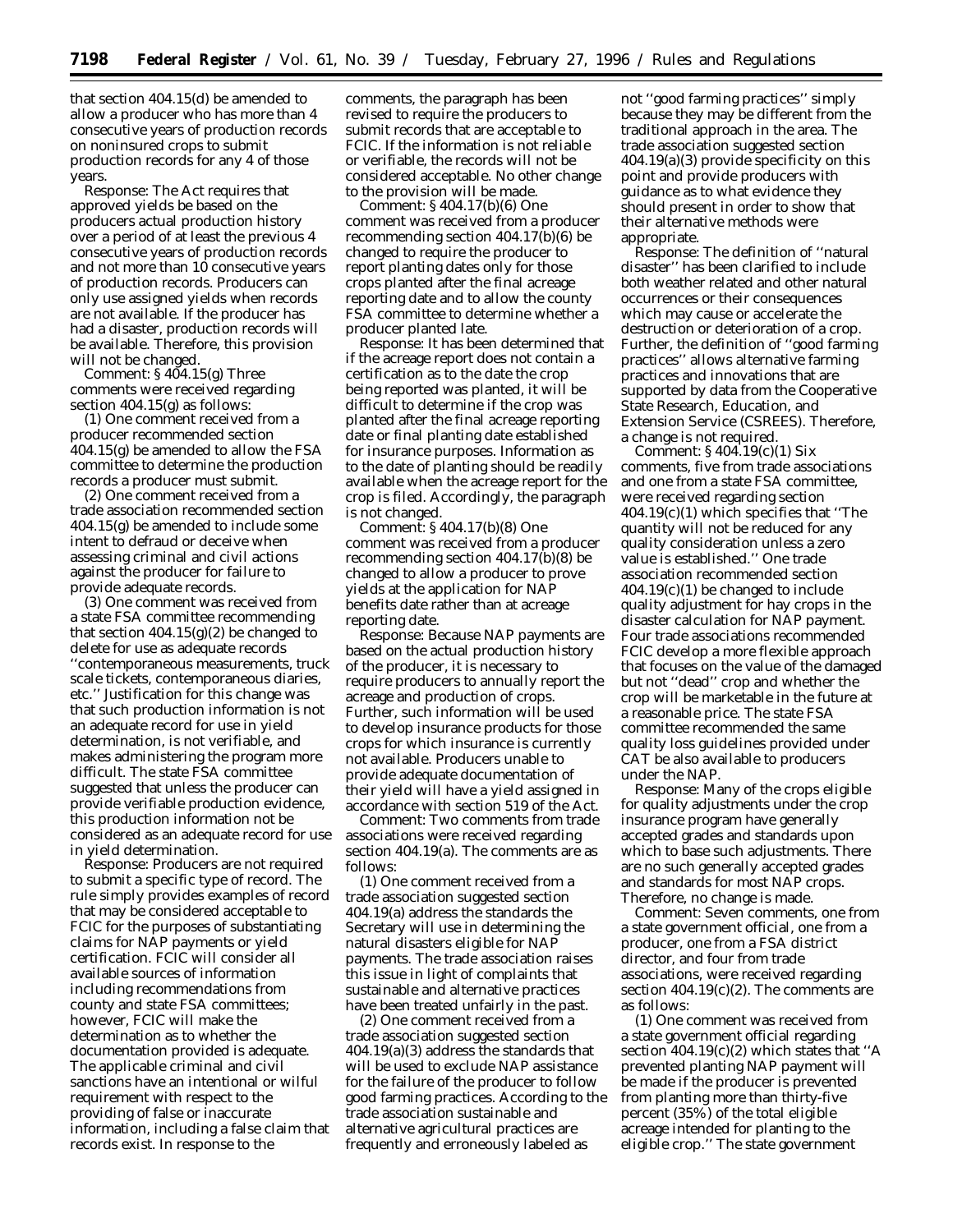official recommended the provision be changed to specify the percentage of guarantee that will be paid to a producer. The state government official suggested the guarantee be specified at a rate of not less than 65 percent for producers who are prevented entirely from planting a crop.

(2) Two comments, one from a producer and one from an FSA district director, were received regarding section  $404.19(c)(2)(A)$  which states that ''Eligible crop acreage will not exceed 100% of the simple average of the number of acres planted to the crop by the producer in the loss area during the years used to determine the approved yield, unless FCIC has previously agreed in writing to approve acreage exceeding this limit.'' The producer requested FCIC reconsideration of this provision in light of crop rotations and the planting of other crops. The FSA district director stated the provision discriminates against producers of noninsured crops because a producer of an insured crop is not subject to this restriction.

(3) Four comments were received from trade associations regarding section 404.19(2)(D)(i) which specifies that NAP payments for prevented planting will not be available for ''tree crops and other perennials.'' The trade associations stated it is arbitrary and capricious to exclude turfgrass sod, floricultural, and ornamental nursery crops as perennials ineligible for NAP prevented planting. Because many of these crops can be produced in a period ranging from a few months to several years, depending upon the area of the country and a wide variety of agronomic considerations, the trade associations suggested a more flexible approach be developed by FCIC.

*Response:* Section 519(d)(1) of the Act limits the production eligible for payment to less than 50 percent of the producer's approved yield. Section 404.23 is added to specify how losses will be paid to producers eligible for prevented planting or reduced yield NAP payments. In § 404.19, paragraphs  $(c)(2)$  (A), (B), and (C) have been deleted and acreage which was prevented from planting due to a natural disaster, and the producer can prove was intended to be planted, may be eligible for NAP payments. Tree crops and perennials may be eligible for prevented planting NAP payments provided the producer can prove adequate resources were available, or on order, to plant, grow, and harvest the crop, if applicable.

*Comment:* § 404.21(a). Two comments, one from a state FSA committee and one from a trade association were received regarding

section 404.21(a) which specifies that ''Any person with a share in the eligible crop who would be entitled to a NAP payment must make application and provide a notice of damage or loss within 15 calendar days after the occurrence of the prevented planting (the end of the planting period) or damage to the crop.'' The state FSA committee stated that the 15-day notification is too limiting and suggested the provision be changed to allow for a 30- or 45-day notification period. The trade association also stated that the 15-day notice of damage was too restrictive.

*Response:* The time period for providing notice of loss is comparable to the insurance requirement and allows for timely inspection of the damaged crop, if necessary. Longer time periods may make it difficult to accurately assess the extent of the damage and prevent the producer from destroying the crop and putting the acreage to another use.

*Comment:* § 404.27(a). One comment received from a state government official suggested that section 404.27(a) be amended by replacing the words ''erroneously represented'' with the words ''knowingly misrepresented''. Justification for this change was that the provision implies that a farmer who unwittingly benefited from another's action could face cruel and unduly harsh penalties due to acts of which he or she was totally unaware.

*Response:* The paragraph has been clarified to replace ''erroneously represented'' with ''misrepresented.'' Further, the paragraph has been revised to require that producers ''knowingly'' adopt, participate, or benefit from a scheme or device to conform to the requirement of the Act.

*Comment:* § 404.27(c)(2). One comment received from a trade association suggested section 404.27(c)(2) be amended to include the ''knowing'' or ''intentional'' submission of false information.

*Response:* Since section 404.27(a) has already been revised to require a ''knowing'' adoption, participation, or benefiting from the scheme or device, a change is not required here.

*Comment:* § 404.29(a). One comment received by a trade association suggested section 404.29(a) include a provision to provide for refund of monies by the producer as a result of an FCIC error and that such provision not require the producer to pay interest or pay the money back ''on demand.'' The trade association suggested that after a set period of time FCIC should not be allowed to recompute and correct its own mistakes and should within that set

period of time establish an equitable repayment schedule agreed upon by the parties involved.

*Response:* There is a statute of limitation that governs the period within which FCIC can bring an action to recover funds that are owed to it. Further, since NAP is a government funded program, payments cannot be made or retained that are not authorized by law.

*Comment:* § 404.33. Two comments, one from a state government official and one from a trade association, were received regarding section 404.33 as follows:

(1) One comment from a state government official suggested that this section be amended by removing the words ''The appeal, reconsideration, or review of all determinations made under this part . . .'' and inserting in its place the words ''Any determination made by the agency, which the producer believes to be adverse to his or her participation in the program, can be appealed, reconsidered, or reviewed by the agency.'' The state government official also suggested that the words ''must be in accordance with part 780 of this title or the regulations promulgated by the National Appeals Division, whichever is applicable'' be replaced with a new paragraph to read as follows:

''All appeals will be heard under the new regulations that are published for the National Appeals Division, including the right of a producer to participate in mediation with the agency. If the appeal is in a state with a certified mediation program, then the agency must notify the producer in writing, of his or her right to mediation.''

(2) One comment received from a trade association suggested this section include appeal rights through the National Appeals Division on whether the designation of an area is appealable. The trade association also suggested that these regulations provide more specific guidance in keeping with the National Appeals Division regulations particularly notice provisions, timeframes, and any informal appeal options.

*Response:* Since the National Appeals Division has specific jurisdictional requirements, no change is necessary. Further, the Act requires that informal appeal processes in effect on the date of its enactment remain in effect and producers are provided their choice of forums. Mediation is available under 7 CFR part 780. Rules of general applicability are not appealable and the area designation is a rule of general applicability. Since the notice, timeframe, and informal appeal options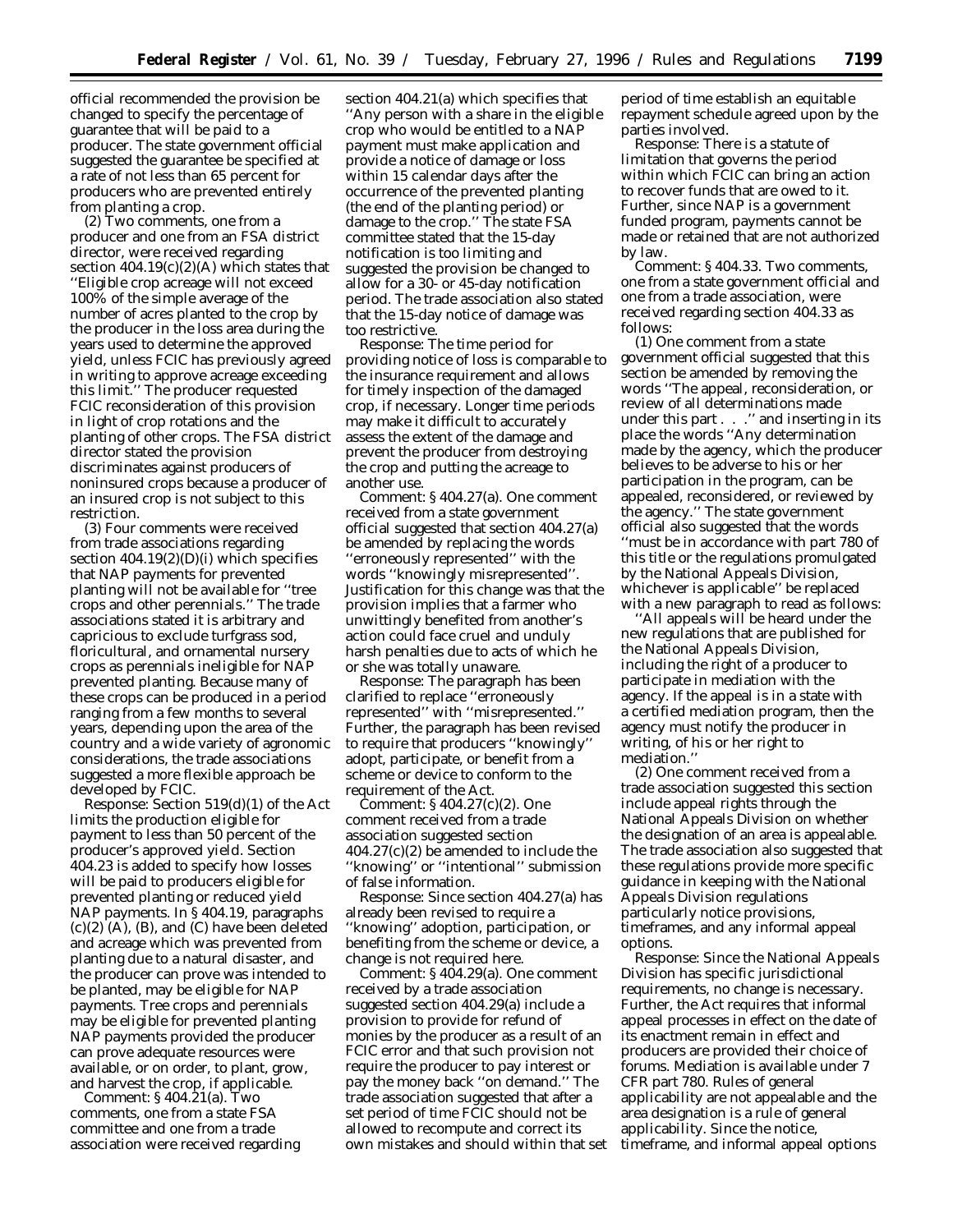are specifically stated in the referenced part and regulation, it would be redundant to include them here.

*Comment:* One comment received from an USDA agency recommended that participation in the NAP be linked to other price support, production adjustment, conservation programs, and the CAT program. Justification for this change was to provide equitable treatment to all producers and to be consistent with the Act which requires the FCIC to establish a NAP program to provide coverage equivalent to the CAT program.

*Response:* The Agency determined that it would not require linkage between CAT and NAP unless specifically required by the Act.

*Comment:* One comment received from a USDA agency recommended an administrative fee similar to the CAT program be charged producers prior to the time they receive benefits under the NAP. Justification for this charge was to ensure fair and equitable treatment of all producers and to help cover administrative costs for delivering the program.

*Response:* The comment cannot be implemented because the Act does not authorize collection of fees from NAP producers.

*Comment:* One comment received from a USDA agency suggested that a producer should have a history of growing the crop in order to receive NAP benefits. Justification for this change was to ensure that a producer has the knowledge, expertise, and intent to produce the crop.

*Response:* This suggestion would have the affect of penalizing new producers. FSA's operating procedure delegates to the county committees the responsibility of determining that good farming practices were used in producing the crop. If good farming practices were not used or the producer cannot prove that a crop was intended for planting, the producer is ineligible for NAP payments.

*Comment:* One comment received from a USDA agency recommended limits be placed on producers from receiving NAP benefits on acreages that substantially increased over the previous year's planting. Justification for this change was to help prevent producers from significantly expanding planted acres on certain crops on the basis of the NAP benefits available.

*Response:* The Act does not provide for limiting NAP benefits if a producer increases acreage of a crop. The Act only limits the use of assigned yields when the crop acreage in the county has significantly increased from previous years.

*Comment:* One comment received from a trade association stated that since producers must file annual acreage reports it is imperative that they be notified on the availability of NAP. The trade association suggested post-disaster sign-up for the first few years of this program.

*Response:* The Act requires producers to annually provide records of previous years acreage, yield, and production. Further, producers are required to file acreage reports showing the current crop years planted and prevented planted acreage. These requirements cannot be changed. Under the Act, producers are not required to submit an application for payment until the application deadline, which occurs after the loss has occurred.

With the exception of a few minor editorial or technical corrections, other changes made by FCIC are as follows:

(1) Removed the reference to the definitions for actual yield, adjusted yield, and replacement crop at § 404.7(b), (c), and (dd) because those terms are not relevant to this program;

(2) Removed the reference to the definition for master yield at § 404.7(u) because there are no master yields under NAP;

(3) Added a definition for CAT, FSA, NASS; and NAP in § 404.7 for clarity;

(4) Added a definition for ornamental nursery crop at § 404.7 to clarify which nursery crops are covered;

(5) Added a provision to § 404.11 which makes NAP assistance available for any crop for which insurance is available in the county, that is affected by natural disaster that is not insurable under the producer's crop insurance policy for clarity even though such coverage was available under the interim rule;

(6) Revised § 404.13 for clarity, added 'county'' as an option for area designations, and require a minimum number of producers for NAP areas within the United States;

(7) Added § 404.23 to clarify how NAP payments are calculated and redesignated the remaining sections accordingly.

Good cause is shown to make this rule effective upon public filing with the **Federal Register**, and without the 30 day period required by the Administrative Procedure Act. The interim rule implemented the NAP requirements mandated by the amendments to the Federal Crop Insurance Act by the Federal Crop Insurance Reform Act of 1994. This final rule needs expedited implementation in order to facilitate the processing of pending applications for NAP benefits. Therefore, good cause is shown to make

this rule effective in less than 30 days after publication.

### **List of Subjects in 7 CFR Part 404**

Agricultural commodities, Disaster assistance, Reporting and recordkeeping requirements.

# **Final Rule**

Accordingly, 7 CFR Part 404 is revised to read as follows:

# **PART 404—NONINSURED CROP DISASTER ASSISTANCE PROGRAM— REGULATIONS FOR THE 1995 AND SUCCEEDING CROP YEARS**

Sec.

- 404.1 General statement.<br>404.3 Applicability.
- 404.3 Applicability.
- 404.5 Administration.<br>404.7 Definitions
- 404.7 Definitions.<br>404.9 Coverage.
- Coverage.
- 404.11 Eligibility.
- 404.13 Area.
- Yield determinations.
- 404.17 Acreage report.
- Loss requirements.
- 404.21 Application for payment and notice of loss.
- 404.23 Payments for reduced yield and prevented planting.
- 404.25 Multiple benefits.<br>404.27 Payment and inco
- Payment and income limitations.
- 404.29 Misrepresentation, scheme and
- device, and fraud.
- 404.31 Refunds to the Corporation.<br>404.33 Cumulative liability.
- 404.33 Cumulative liability.<br>404.35 Appeals.
- 404.35 Appeals.<br>404.37 Exemption
- Exemption from levy.
- 404.39 Estates, trusts, and minors.
- 404.41 Death, incompetence, or
	- disappearance.
- 404.43 OMB control numbers.
- **Authority:** 7 U.S.C. 1506(l), 1506(p).

#### **§ 404.1 General statement.**

The Federal Crop Insurance Act, as amended by the Federal Crop Insurance Reform Act of 1994, requires the Federal Crop Insurance Corporation to implement a noninsured crop disaster assistance program to provide eligible producers of eligible crops with protection comparable to the catastrophic risk protection plan of crop insurance. NAP is designed to help reduce production risks faced by producers of crops for which Federal crop insurance under the Act is not available. NAP will reduce financial losses that occur when natural disasters cause a catastrophic loss of production or prevented planting of an eligible crop. Payment eligibility is based on an expected yield for the area and the producer's approved yield based on actual production history, or a transitional yield if sufficient production records are not available. Production for both the applicable area expected yield and the individual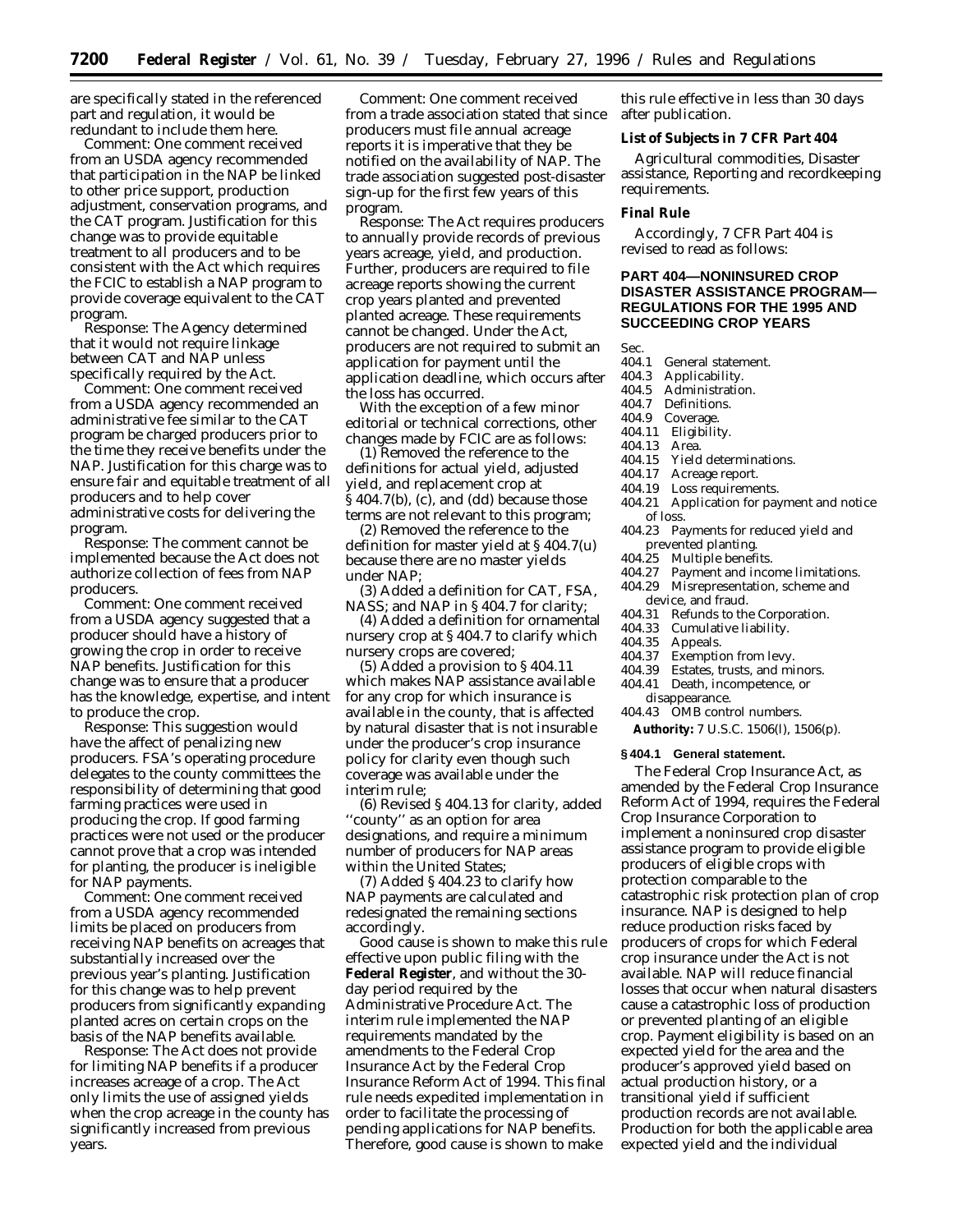producer approved yield for the unit must fall below specified percentages in order to be eligible for payments under this part.

#### **§ 404.3 Applicability.**

The provisions contained in this part are applicable to each eligible producer and each eligible crop, acreage, or cause of loss for which CAT coverage is not otherwise available.

# **§ 404.5 Administration.**

(a) The NAP program will be administered under the general supervision of the FCIC, and will be carried out through state and county committees and offices of the Farm Service Agency, or other local USDA offices as designated by FCIC.

(b) The state FSA committee will, in accordance with this part, recommend the geographical size and shape of the area where a natural disaster has occurred, and whether the area eligibility requirement has been satisfied. The recommendation of eligibility must be approved by FCIC.

(c) FCIC will determine all yields and prices under this part.

(d) No delegation herein to a state or county FSA committee will preclude the FCIC Manager from determining any question arising under NAP or from reversing or modifying any determination made by a state or county FSA committee.

# **§ 404.7 Definitions.**

Act—The Federal Crop Insurance Act as amended. (7 U.S.C. 1501 *et seq.*)

*Actual production history*—Refer to 7 CFR part 400, subpart G, except that the terms of subpart G will read as follows when referring to NAP:

| Insurance Terms                       | NAP Terms                    |
|---------------------------------------|------------------------------|
| Agent                                 | Local office rep-            |
|                                       | resentative                  |
| Claim                                 | Application for pay-<br>ment |
| claim for indemnity                   | Application for pay-<br>ment |
| Indemnity payment                     | NAP payment                  |
| Insurable acreage                     | Eligible acreage             |
| Insurable cause                       | Natural disaster             |
| Insurable crop                        | Eligible crop                |
| Insurance company                     | Provider                     |
| Insurance purposes                    | NAP purposes                 |
| Insured                               | Eligible producer            |
| Insured producer                      | Eligible producer            |
| Uninsurable acreage.                  | Ineligible acreage           |
| Uninsurable produc-<br>tion.          | Ineligible production        |
| Uninsured cause of<br>loss appraisal. | Assigned production          |
| Uninsured production                  | Ineligible production        |

*APH*—Actual production history. *Approved yield*—An APH yield calculated and approved by FCIC, used

to determine any NAP payment in accordance with 7 CFR part 400, subpart G.

*Aquacultural species*—Any species of aquatic organism grown as food for human consumption or fish raised as feed for fish that are consumed by humans, and which is propagated and reared in an aquatic medium by a commercial operator on private property in water in a controlled environment.

*Area*—The geographic region recommended by the state FSA committee, and approved by FCIC in accordance with § 404.13, where a natural disaster has occurred which may qualify producers in the area for NAP payments.

*Assigned yield*—A yield assigned for a crop year in the base period, in accordance with 7 CFR part 400, subpart G, if the producer does not file an acceptable production report by the production reporting date.

*Average market price*—The price, or dollar equivalent on an appropriate basis; for example, pound, bushel, ton, for an eligible crop established by FCIC for determining NAP payments. Such price will be on a harvested basis without the inclusion of transportation, storage, processing, packing, marketing or other post-harvest expenses and will be based, in part, on historical data.

*CAT*—A catastrophic risk protection plan of insurance offered by FCIC authorized under section 508(b) of the Act and 7 CFR part 402.

*CCC*—The Commodity Credit Corporation.

*County expected yield*—The eligible crop yield established by the State FSA committee and approved by FCIC for the county. Such yield information may be obtained from NASS, CSREES, credible nongovernmental studies, yields in similar areas, and similar reference material. For planted annual crops, such yield will be based on the acreage planted for harvest.

*Crop year*—The period of time within which the crop is normally grown and designated by the calendar year in which the crop is normally harvested in the area. For crops harvested over two calendar years, the crop year will be the calendar year in which the majority of the crop would have been harvested. For crops grown over more than two calendar years, each year in the growing period will be considered as a separate crop year designated by the calendar year in which the crop sustained a loss. For crops for which CAT is available, the crop year will be as defined by CAT.

*CSREES*—The Cooperative State Research, Education, and Extension Service.

*Eligible crop*—An agricultural commodity for which CAT is not available and which is commercially produced for food or fiber as specified in this part. Eligible crop shall also include floricultural, ornamental nursery, and Christmas tree crops, turfgrass sod, and industrial crops. In the case of a crop that historically has multiple plantings in the same crop year that are planted or are prevented from being planted, each planting may be considered a different crop for determining NAP payments. In the case of a crop that has different varieties or types, each variety or type may be considered a separate crop for determining NAP payments, if FCIC determines there is a significant difference in price or yield between the varieties or types.

*Expected area yield*—The eligible crop yield established and approved by FCIC for the geographic area.

*Forage*—Land covered with grass or other vegetation, produced under such range management practices as are necessary to sustain sufficient quality and quantity of grass or vegetation each year to be suitable for grazing or mechanical harvest to feed livestock in a commercial operation. NAP benefits for forage produced on any Federal or state owned lands are available only for seeded forage.

*FCIC*—The Federal Crop Insurance Corporation, a wholly owned Government corporation within the Farm Service Agency (FSA), United States Department of Agriculture.

*FSA*—Formerly the Consolidated Farm Service Agency; now the Farm Service Agency of the United States Department of Agriculture.

*Good farming practices*—The cultural practices generally used in the area for the crop to make normal progress toward maturity and produce at least the individual unit approved yield. The practices are normally those recognized by CSREES as compatible with agronomic and weather conditions in the area.

*Harvested*—A single harvest crop is considered harvested when the producer has, by hand or mechanically, removed the crop from the field. Crops with multiple harvests in one year or harvested over multiple years are considered harvested when the producer has, by hand or mechanically, removed at least one mature crop from the field. The crop is considered harvested once it is taken off the field and placed in a truck or other conveyance. (Exceptions: Hay is considered harvested when in the bale, whether removed from the field or not. Grazing is not considered harvesting for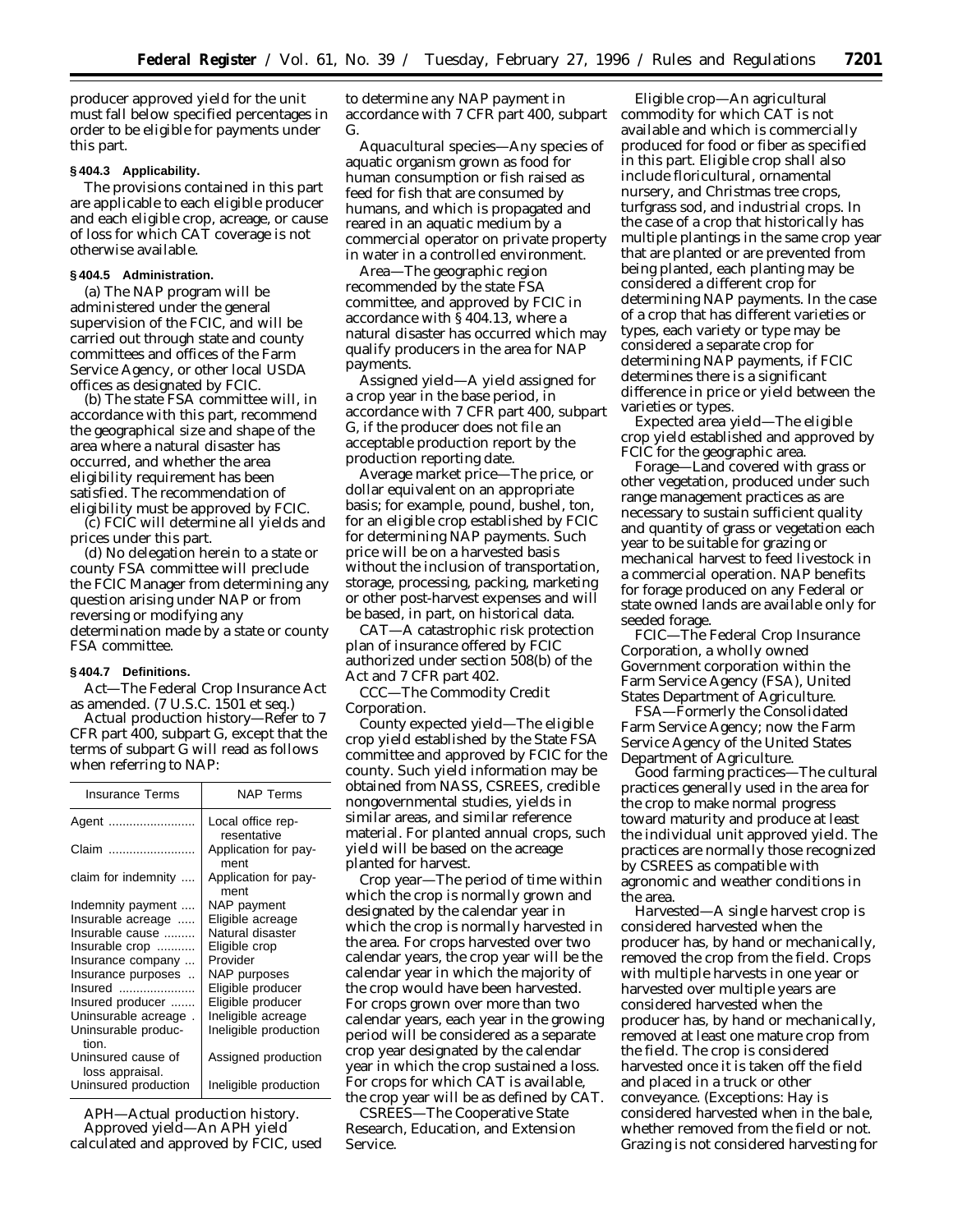the purpose of determining a payment rate factor.)

*Livestock*—Any farm or other animal excluding aquacultural species and, including but not limited to domestic avian, ruminant, equine, and swine species grown or maintained for any purpose.

*Local office*—The FSA office or other USDA office designated by FCIC.

*NASS*—The National Agricultural Statistics Service, an agency of the United States Department of Agriculture.

*Native forage*—Grass or other vegetation occurring naturally without seeding.

*Natural disaster*—Means damaging weather, including but not limited to drought, hail, excessive moisture, freeze, tornado, hurricane, excessive wind, or any combination thereof; or adverse natural occurrence such as earthquake, flood, or volcanic eruption; or related condition, including but not limited to heat, insect infestation, or disease, which occurs as a result of an adverse natural occurrence or damaging weather occurring prior to or during harvest that directly causes, accelerates, or exacerbates the destruction or deterioration of an eligible crop, as determined by the Secretary.

*NAP*—The noninsured crop disaster assistance program.

*Operator*—The person who is in general control of the farming operation on the farm during the crop year.

*Ornamental nursery crop*—A decorative plant grown in a container or controlled environment for commercial sale.

*Person*—A person as defined in 7 CFR part 1497, subpart B.

*Prevented planting*—The inability to plant a crop with proper equipment during the planting period for the crop or commodity. A producer must prove that the producer intended to plant the eligible crop and that such crop could not be planted due to natural disaster reasonably related to the basis for the area designation under § 404.13, as determined by the FCIC Manager. The natural disaster that caused the prevented planting must have occurred after the final planting date for the previous crop year and before the final planting date for the crop year in which a request for NAP payment was made. For crops with multiple plantings in a single crop year and one crop has been harvested, the natural disaster must occur, after the harvest of the harvested crop and before the end of the planting period for the next planting of the crop.

*Producer*—A person who, as owner, landlord, tenant, or sharecropper, is entitled to share in the production from the eligible commodity or in the proceeds thereof.

*Production report*—A written record showing the commodity's annual production and used to determine the producer's yield for NAP purposes. The report contains yield history by unit, if applicable, including planted acreage for annual crops, eligible acreage for perennial crops, and harvested and FCIC appraised production for the previous crop years. This report must be supported by verifiable written records, measurement of farm-stored production, or by other records of production approved by FCIC. Information contained in an application for payment is considered a production report for the unit for the crop year for which the application was filed.

*Qualifying gross revenues means:* (1) With respect to a person who receives more than 50 percent of such person's gross income from farming, ranching, and forestry operations, the annual gross income for the calendar year from such operations; and

(2) With respect to a person who receives 50 percent or less of such person's gross income from farming, ranching, and forestry operations, the person's total gross income from all sources.

*Reseeded or replanted crop*—The same crop planted on the same acreage after the first planting of the crop has failed.

*Seeded forage*—Acreage which is mechanically seeded with grasses or other vegetation at regular intervals, at least every 7 years, in accordance with good farming practices.

*Share*—The producer's percentage of interest in the eligible crop as an owner, operator, or tenant at the beginning of the crop year. For the purposes of determining eligibility for NAP payments, the producer's share will not exceed the producer's share at the earlier of the time of loss or the beginning of harvest. Acreage or interest attributed to a spouse, child, or member of the same household may be considered part of the producer's share unless considered a separate person.

*Transitional NAP yield (''T'' Yield)*— An estimated yield based on the county expected yield adjusted for individual producers as determined by FCIC. The T-yield will be used in the approved yield calculation process when less than four consecutive crop years of actual or assigned yields are available. (See APH).

*Unit*—For the noninsured crop disaster assistance program, all acreage of the eligible crop in the county for the crop year:

(1) In which the person has 100 percent crop share; or

(2) Which is owned by one person and operated by another person on a share basis.

(Example: If, in addition to the land the person owns, the person rents land from five landlords, three on a crop share basis and two on a cash basis, the person would be entitled to four units, one unit for each crop share lease and one unit which includes the two cash leases and the land owned by the person.) Land rented for cash, a fixed commodity payment, or any consideration other than a share in the crop on such land will be considered as owned by the lessee. No unit other than that stated herein will be permitted.

## **§ 404.9 Coverage.**

(a) Producers who are eligible to receive NAP payments for crop years 1995 through 1998 will receive coverage against loss in yield greater than 50 percent of the producer's approved yield for the eligible crop payable at 60 percent of the established average market price for the crop.

(b) Producers who are eligible to receive NAP payments after crop year 1998 will receive coverage against loss in yield greater than 50 percent of the producer's approved yield for the eligible crop payable at 55 percent of the established average market price for the crop.

(c) FCIC will adjust the NAP payment rate for crops that are produced with significant and variable expenses that are not incurred because the crop acreage was prevented from being planted or planted but not harvested.

(d) NAP payments will be determined by unit based on the production of all acreage of that crop (planted and eligible prevented from being planted) in the unit.

(e) Each producer's NAP payment will be based on the producer's share of the eligible crop.

# **§ 404.11 Eligibility.**

Eligible crops under this part will be any commercial agricultural crop, commodity, or acreage of a commodity grown for food or fiber for which CAT is not available under 7 CFR part 402 unless excluded by paragraph (b) of this section. Different types or varieties of a crop or commodity may be treated as a separate eligible crop, if FCIC determines there is a significant difference in price or yield.

(a) NAP payments will be made available for:

(1) Any commercial crop grown for food;

(2) Any commercial crop planted and grown for livestock consumption,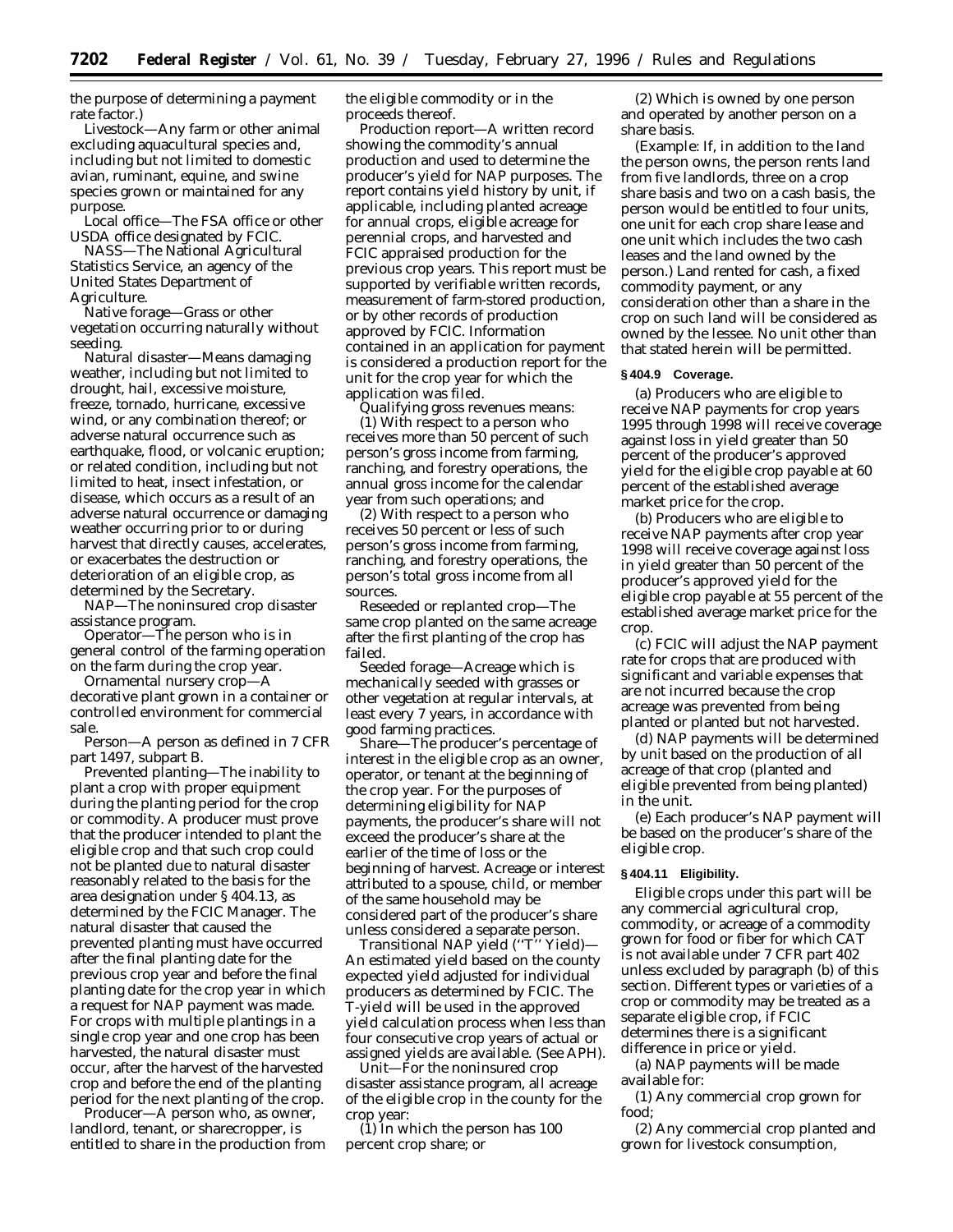including but not limited to grain and forage crops;

(3) Any commercial crop grown for fiber, excluding trees grown for wood, paper, or pulp products;

(4) Any commercially produced

aquacultural species; (5) Floriculture crops;

(6) Ornamental nursery crops;

(7) Christmas tree crops;

(8) Turfgrass sod;

(9) Industrial crops; and

(10) Any crop, for which crop insurance under the Act is available in the county, that is affected by a natural disaster that is not insurable under the producer's crop insurance policy.

(b) NAP payments will not be available:

(1) For losses of livestock or their byproducts;

(2) To any person who has qualifying gross revenues in excess of \$2 million;

(3) For any acreage in any area for any crop for which CAT is available, unless the loss was caused by a natural disaster that is not covered under CAT and all other eligibility requirements for NAP are satisfied;

(4) To any person who, in accordance with chapter VII of 7 CFR and section 1764 of the Food Security Act of 1985, has been convicted under Federal or state law of planting, cultivating, growing, producing, harvesting or storing a controlled substance in any applicable crop year;

(5) Producing an agricultural commodity in any crop year on a field on which highly erodible land is predominant, unless the person is exempt under the provisions of § 12.5 of this title; or

(6) Producing an agricultural commodity in any crop year on converted wetland, unless the person is exempt under the provisions of § 12.5 of this title.

(c) Any tenant, landlord, or producer on the unit separate from the person determined to be ineligible under this provision will remain eligible for NAP payments for their share of the crop unless such tenant, landlord, or producer on the unit is:

(1) Also convicted of planting, cultivating, growing, producing, harvesting or storing a controlled substance;

(2) Also in violation of chapter XII of the Food Security Act of 1985 and the regulations issued thereunder; or

(3) Otherwise determined by FCIC to be ineligible for NAP payments.

# **§ 404.13 Area.**

(a) For the purposes of this part, acreage affected by a natural disaster, or any adjustment thereto, will be included in the area recommended by the state FSA committee and submitted to FCIC for approval, regardless of whether the commodity produced on the affected acreage suffered a loss.

(b) Except for eligible areas identified in paragraph (f) of this section, an approved area shall include at least five producers of crops on separate and distinct farms for which the area has been approved for the payment of NAP benefits. Notwithstanding this provision, FCIC may approve an area having fewer than five producers if the Manager determines that such area will suffer significant economic consequences as a result of the disaster.

(c) An area may be designated as follows:

(1) A county;

(2) Aggregated acreage that is at least 320,000 acres; or

(3) Aggregated acreage with not less than \$80 million average value for all crops produced annually.

(d) If the aggregated acreage affected by the natural disaster does not meet the minimum requirement specified in paragraph (c)(2) or (3) of this section, the aggregated acreage will be expanded by adding acres from around the affected acreage, until the minimum requirement is met.

(e) The area may not be defined in any manner that intentionally includes or excludes producers or crops.

(f) In lieu of the paragraph (a) and (c) of this section, for eligible areas outside the United States, the area shall include 10 or more producers of the crop. Notwithstanding this provision, FCIC may approve an area outside the 50 United States having fewer than 10 producers of the crop for which the area is requested if the Manager determines that such area will suffer significant economic consequences as a result of the disaster.

# **§ 404.15 Yield determinations.**

(a) FCIC will establish expected area yields for eligible crops for each county or area for which the NAP is available, using available information, which may include, but is not limited to, NASS data, CSREES records, credible nongovernment studies, yields in similar areas, and reported approved yield data. For planted annual crops, such yields will be based on the acreage planted for harvest.

(b) FCIC may make county yield adjustments taking into consideration different yield variations due to different farming practices in the county such as: irrigated, nonirrigated, organic, nonorganic; different types and varieties of a crop; and intended use.

(c) In establishing expected area yields for eligible crops:

(1) If the approved area corresponds to a single county, the expected area yield will be the yield established by FCIC for that county, including any adjustments permitted by this section; or

(2) If the approved area encompasses portions of a county or more than one county, the expected area yield will be the weighted average of the yields established by FCIC for those counties in the area, including any adjustments permitted by this section.

(3) FCIC may adjust expected area yields if:

(i) The cultural practices, including the age of the planting or plantings, are different from those used to establish the yield.

(ii) The expected area yield established on a state or county level is determined to be incorrect for the area.

(d) FCIC will establish approved yields for purposes of providing assistance under this part. Approved yields for the eligible crop will be based on the producer's actual production history in accordance with the provisions of 7 CFR part 400, subpart G.

(e) The approved yield established for the producer for the year in which the NAP payments are offered will be equal to the average of the consecutive crop year yields, as established by FCIC, reported and certified of that producer for that eligible crop.

(f) If a producer receives an assigned yield for a year of natural disaster because production records were not submitted by the production reporting deadline, the producer will be ineligible to receive an assigned yield for the year of the next natural disaster unless adequate production records for the eligible crop from the previous one or more years, as applicable, are provided to the local office. The producer shall receive a zero yield for those years the producer is ineligible to receive an assigned yield.

(g) FCIC will select certain producers on a random or targeted basis and require those selected to provide records acceptable to FCIC to support the information provided. Producers may also be required to support the yield certification at the time of loss adjustment or on post-audit. Each certification must be supported by records acceptable to FCIC. Failure to produce records acceptable to FCIC will result in FCIC establishing the yield in accordance with APH and may subject the producer to criminal and civil false claims actions under various Federal statutes as well as refund of any amount received. In addition, sanctions as set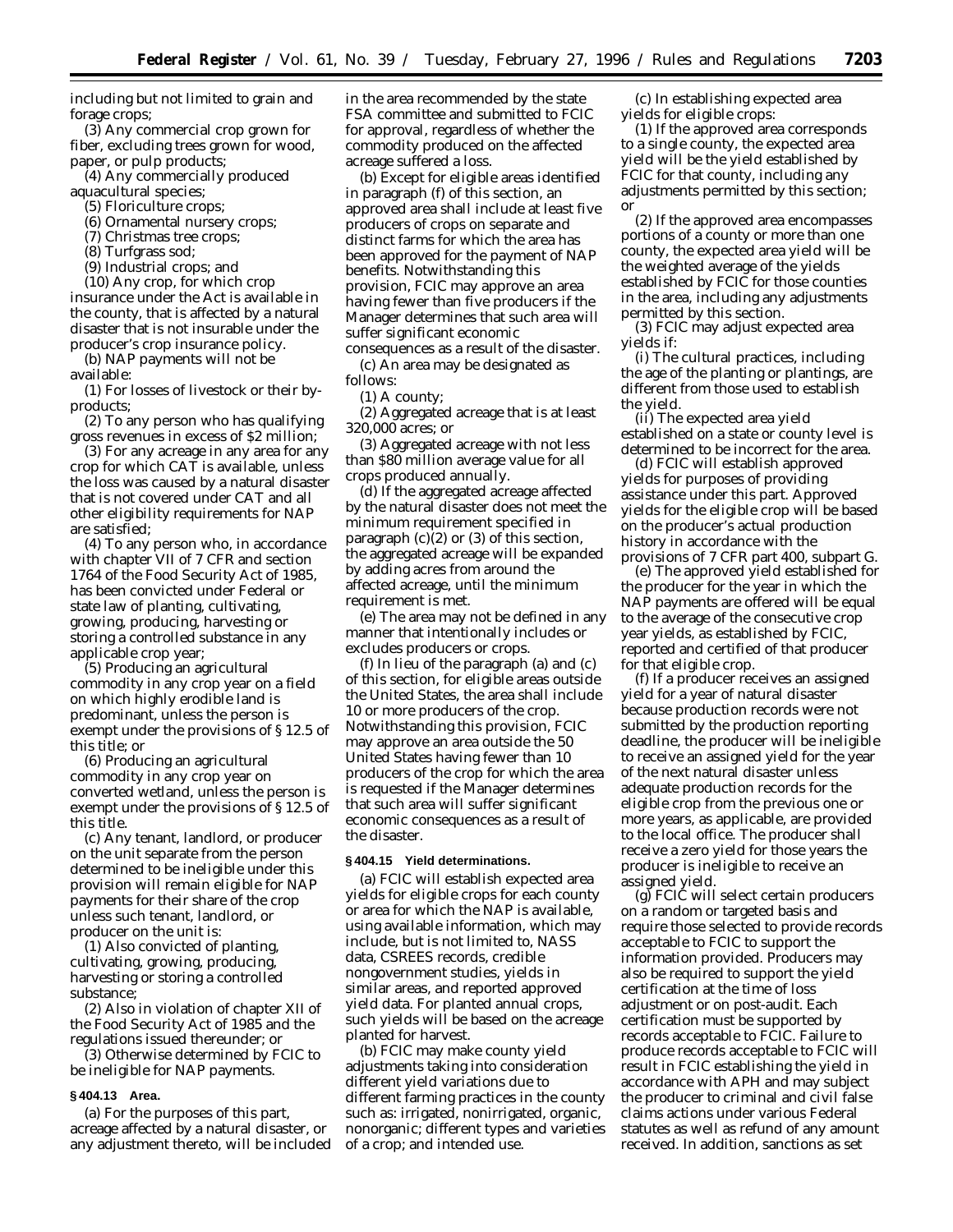out at 7 CFR part 400, subpart R may be imposed for false certification. Records acceptable to FCIC may include:

(1) commercial receipts, settlement sheets, warehouse ledger sheets, or load summaries if the eligible crop was sold or otherwise disposed of through commercial channels provided the records are reliable or verifiable; and

(2) such documentary evidence as is necessary in order to verify the information provided by the producer if the eligible crop has been sold, fed to livestock, or otherwise disposed of other than through commercial channels such as contemporaneous measurements, truck scale tickets, and contemporaneous diaries, provided the records are reliable or verifiable.

(h) Any producer who has a contract to receive a guaranteed payment for production, as opposed to delivery, of an eligible crop will have the production adjusted upward by the amount of the production corresponding to the amount of the contract payment received.

(i)(1) Producers will not be eligible to receive an assigned yield if the acreage of the crop in a county for the crop year has increased by more than 100 percent over any year in the preceding seven crop years, unless:

(i) The producer provides adequate records of production costs, acres planted, and yield for the crop year for which NAP payments are being sought.

(ii) FCIC determines that the records provided under this paragraph are inadequate, FCIC may require proof that the eligible crop could have been marketed at a reasonable price had the crop been harvested.

(2) The provisions of this section will not apply if:

(i) The crop has been inspected prior to the occurrence of a loss by a third party acceptable to FCIC; or

(ii) The FSA county executive director, with concurrence of the FSA state director, makes a recommendation for an exemption from the requirements and such recommendation is approved by FCIC.

# **§ 404.17 Acreage report.**

(a) Producers must file one or more acreage reports annually at the local office no later than the date specified by FCIC for each crop the producer will want made eligible for the NAP program. The acreage report may be filed by the farm operator. Any producer will be bound by the acreage report filed by the farm operator unless the producer files a separate acreage report prior to the acreage reporting date.

(b) That acreage report must include all of the following information:

(1) All acreage in the county of the eligible crop (for each planting in the event of multiple planting) in which the producer has a share;

(2) The producer's share at the time of planting or the beginning of the crop year;

(3) The FSA farm serial numbers;

(4) The crop, practice, and intended use;

(5) All persons sharing in the crop (including the identity of any person having a substantial beneficial interest in the crop (refer to 7 CFR part 400, subpart Q) and the person's employer identification number or social security number, if the person wishes to receive any payment under the Act);

(6) The date the crop was planted; (7) Acreage prevented from being planted; and

(8) Production from the previous crop year. (For example: The producer reported the crop acreage planted in 1995. The producer must then report the 1995 production for that acreage by the 1996 acreage reporting date for the crop.)

(c) A person's failure to submit the required information by the designated acreage reporting dates may result in the denial of NAP payments. If there is a change of ownership, operation, or share within the farming operation after the acreage reporting date, the local office must be notified not later than 30 calendar days after the change and proof of the change must be provided in order to maintain eligibility for payments under this part.

## **§ 404.19 Loss requirements.**

(a) To qualify for payment under this part, the loss or prevented planting of the eligible crop must be due to a natural disaster as defined at § 404.7.

(b) NAP assistance will not cover losses due to:

(1) The neglect or malfeasance of the producer;

(2) The failure of the producer to reseed or replant to the same crop in the county where it is customary to reseed or replant;

(3) The failure of the producer to follow good farming practices for the commodity and practice;

(4) Water contained or released by any governmental, public, or private dam or reservoir project, if an easement exists on the acreage affected for the containment or release of the water;

(5) Failure or breakdown of irrigation equipment or facilities; or

(6) Except for tree crops and perennials, inadequate irrigation resources at the beginning of the crop year.

(c) A producer of an eligible crop will not receive NAP payments unless the

projected average or actual yield for the crop, or an equivalent measurement if yield information is not available, in the area falls below 65 percent of the expected area yield. Once this area, and all other, eligibility requirements have been satisfied:

(1) A reduced yield NAP payment will be made to a producer if the total quantity of the eligible crop that the producer is able to harvest on the unit is less than 50 percent of the approved yield for the crop due to natural disaster reasonably related to the basis for the area designation under § 404.13, as determined by the FCIC Manager, factored for the share of the producer for the crop. Production from the entire unit will be used to determine whether the producer qualifies for a NAP payment. The quantity will not be reduced for any quality consideration unless a zero value is established.

(2) A prevented planting NAP payment will be made if the producer is prevented from planting more than 35 percent of the total eligible acreage intended for planting to the eligible crop. Producers must have intended to plant the crop and prove that they were prevented from planting the crop due to natural disaster reasonably related to the basis for the area designation under § 404.13 and the producer may be required to prove that such producer had the resources available to plant, grow, and harvest the crop, as applicable.

(d) NAP payments for prevented planting will not be available for:

(1) Tree crops and other perennials, unless the producer can prove resources were available to plant, grow, and harvest the crop, as applicable;

(2) Land which planting history or conservation plans indicate would remain fallow for crop rotation purposes; or

(3) Land used for conservation purposes or intended to be or considered to have been left unplanted under any program administered by USDA.

#### **§ 404.21 Application for payment and notice of loss.**

(a) Any person with a share in the eligible crop who would be entitled to a NAP payment must provide a notice of damage or loss within 15 calendar days after the occurrence of the prevented planting (the end of the planting period) or recognizable damage to the crop. For the 1995 crop year only, the notice must be filed within the later of July 3, 1995, or 15 days after the occurrence of the prevented planting or damage to the crop. The notice must be filed at the local office serving the area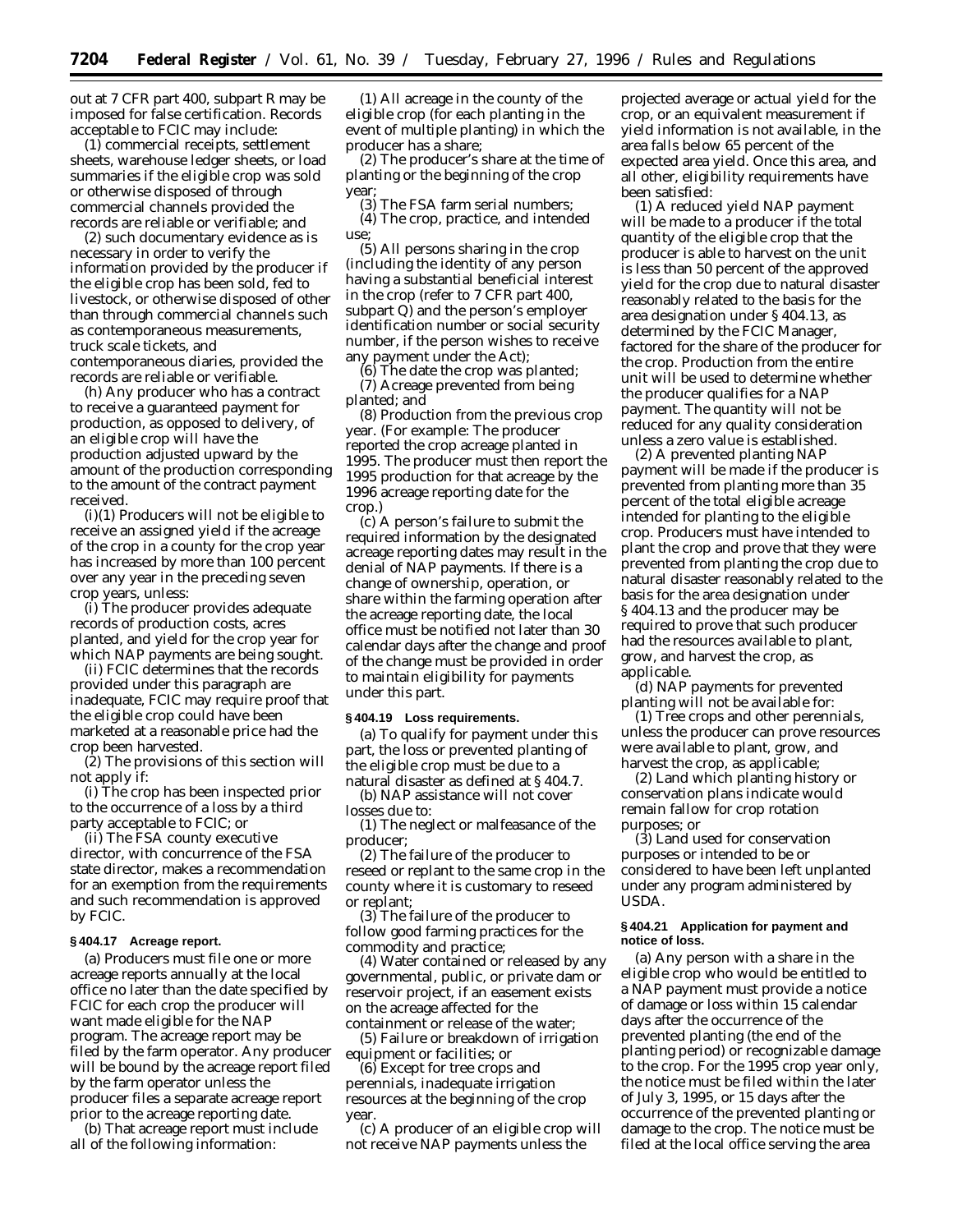where the producer's unit is located. The farm operator may provide the notice for all producers with an interest in the crop. All producers on a farm will be bound by the operator's filing or failure to file the application for payment unless the individual producers elect to timely file their notice.

(b) Applications for NAP payments must be filed, on our form, by the applicant with the local office no later than the first acreage reporting date for the crop in the crop year immediately following the crop year in which the loss occurred.

(1) If the producer chooses not to harvest the crop, all eligible acres and crop units for which the producer intends to make an application for payment must be left intact until the units have been appraised or released by an FCIC loss adjuster.

(2) If the producer harvests the crop, the producer must provide such documentary evidence of crop production as FCIC may require which may include leaving representative samples of the crop for inspection.

(c) Failure to make timely application or to supply the required documentary evidence shall result in the denial of NAP payments.

(d) Payments under this part may be assigned by the eligible producer only on our form and such assignment is effective only when approved by FCIC. Failure of FCIC to make payment in accordance with such assignment will not give rise to any liability on the part of FCIC to the assignee.

## **§ 404.23 Payments for reduced yields and prevented planting.**

In the event that the area loss requirement has been satisfied for the crop and either:

(a) The producer has sustained a loss in yield in excess of 50 percent of the producer's approved yield established for the crop the NAP low yield payment will be determined by:

(1) Multiplying the producer's approved yield by the total eligible acreage planted to the eligible crop;

(2) Multiplying the product of paragraph  $(a)(1)$  of this section by 50 percent;

(3) Subtracting the total production from the total eligible acreage from the result in paragraph (a)(2) of this section;

(4) Multiplying the product of paragraph (a)(3) of this section by the producer's share of the eligible crop;

(5) Multiplying the result of paragraph (a)(4) of this section by the applicable payment factor in accordance with § 404.9(c);

(6) Multiplying the result in paragraph  $(a)(5)$  of this section by :

(i) For the 1995 through 1998 crop years, 60 percent of the average market price, as determined by FCIC, or any comparable coverage, as determined by FCIC: or

(ii) For the 1999 and subsequent years, 55 percent of the average market price, as determined by FCIC, or any comparable coverage, as determined by FCIC; or

(b) The producer has been unable to plant at least 35 percent of the acreage intended for the eligible crop, the NAP payment will be determined by:

(1) Multiplying the producer's acreage intended to be planted to the eligible crop by 35 percent;

(2) Subtracting the result in (b)(1) of this section from the number of eligible prevented planting acres as determined in § 404.19 (c) (2);

(3) Multiplying the result of (b)(2) of this section by the producer's share of the eligible crop;

(4) Multiplying the producer's approved yield by the result of (b)(3) of this section;

(5) Multiplying the result of (b)(4) of this section by the approved prevented planting payment factor in accordance with § 404.9(c);

(6) Multiplying the result of (b)(5) of this section by:

(i) For the 1995 through 1998 crop years, 60 percent of the average market price, as determined by FCIC, or any comparable coverage, as determined by FCIC: or

(ii) For the 1999 and subsequent years, 55 percent of the average market price, as determined by FCIC, or any comparable coverage, as determined by FCIC.

#### **§ 404.25 Multiple benefits.**

(a) If a producer is eligible to receive NAP payments under this part and benefits under any other program administered by the Secretary for the same crop loss, the producer must choose whether to receive the other program benefits or NAP payments. The producer is not eligible for both. Such election does not relieve the producer from the requirements of making a production and acreage report.

(b) Applicable programs include, but are not limited to, the Emergency Livestock Feed Assistance Program and any other program determined by FCIC to compensate the producer for the same crop loss.

#### **§ 404.27 Payment and income limitations.**

NAP payments made to eligible producers are subject to the following provisions:

(a) For the purpose of making such payments, the term ''producer'' will be considered to mean the term ''person'' as determined in accordance with 7 CFR part 1497, subpart B.

(b) No person shall receive payments for a crop year under this part in excess of \$100,000.

(c) A person who has qualifying gross revenues in excess of \$2 million for the previous calendar year shall not be eligible to receive NAP payments under this part.

(d) Simple interest on payments to the producer which are delayed will be computed on the net payments ultimately found to be due, from and including the 61st day after the latter of the date the producer signs, dates, and submits a properly completed application for payment on the designated form, the date disputed applications are adjudicated, or the date the area is approved for NAP payments. Interest will be paid unless the reason for failure to timely pay is due to the producer's failure to provide information or other material necessary for the computation or payment. The interest rate will be that established by the Secretary of the Treasury under section 12 of the Contract Disputes Act of 1978 (41 U.S.C. 611), and published in the **Federal Register** semiannually on or about January 1 and July 1 of each year and may vary with each publication.

# **§ 404.29 Misrepresentation, scheme and device, and fraud.**

(a) If FCIC determines that any producer has misrepresented any fact or has knowingly adopted, participated in, or benefitted from, any scheme or device that has the effect of defeating, or is designed to defeat the purpose of this part, such producer will not be eligible to receive any payments applicable to the crop year for which the scheme or device was adopted.

(b) If any misrepresentation, scheme or device, or practice has been employed for the purpose of causing FCIC to make a payment which FCIC otherwise would not make under this part:

(1) FCIC will withhold all or part of the payment that would otherwise be due.

(2) All amounts paid by FCIC to any such producer, applicable to the crop year in which the offense occurred, must be refunded to FCIC together with interest and other amounts as determined in accordance with this part.

(3) FCIC may impose such other penalties or administrative sanctions as authorized by section 506(n) of the Federal Crop Insurance Act, as amended